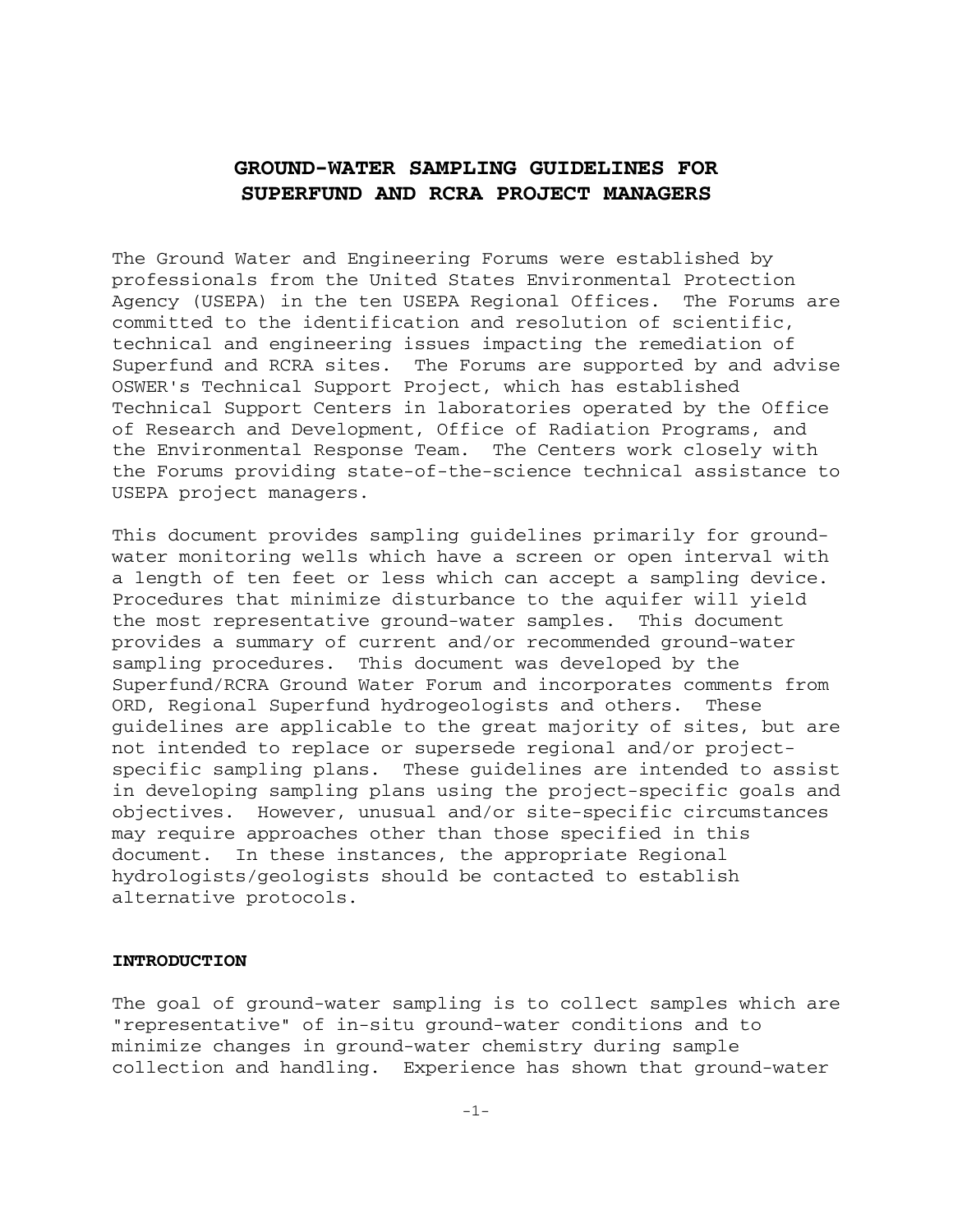sample collection and handling procedures can be a source of variability in water-quality concentrations due to differences in sampling personnel, sampling procedures, and equipment (U.S. Environmental Protection Agency, 1995).

Several different ground-water sampling procedures can be used, which vary primarily through the criteria used to determine when a sample is representative of ground-water conditions. No single method or procedure is universally applicable to all types of ground-water-sampling programs, therefore, consideration should be given to a variety of factors when determining which method is best suited to site-specific conditions. These site-specific conditions include sampling objectives, equipment availability, and site location and physical constraints. This paper will discuss each of these conditions and how they may contribute to the decision process in choosing the appropriate sampling methodology and equipment to be used during ground-water sampling.

This paper focuses on ground-water sampling procedures for monitoring wells only where separate, free-phase, Non-Aqueous Phase Liquids (NAPLs) are not present in the monitoring well. Residential and/or municipal-production wells where special sampling procedures and considerations need to be implemented are not discussed in this document. The recommendations made in this paper are based on findings presented in the current literature, and will be subject to revision as the understanding of groundwater-sampling procedures increases.

#### **SAMPLING OBJECTIVES**

The objective of a good sampling program should be the collection of a "representative" sample of the current ground-water conditions over a known or specified volume of aquifer. Ideally to meet this objective, sampling equipment, sampling method, monitoring well construction, monitoring well operation and maintenance, and sample handling procedures should not alter the chemistry of the sample. A sample that is obtained from a poorly constructed well, or using improper sampling equipment, or using poor sampling techniques, or preserved improperly, can bias the sampling results. Unrepresentative samples can lead to misinterpretations of ground-water-quality data. Generally, the costs of obtaining representative ground-water samples are insignificant when compared to potential remedial responses that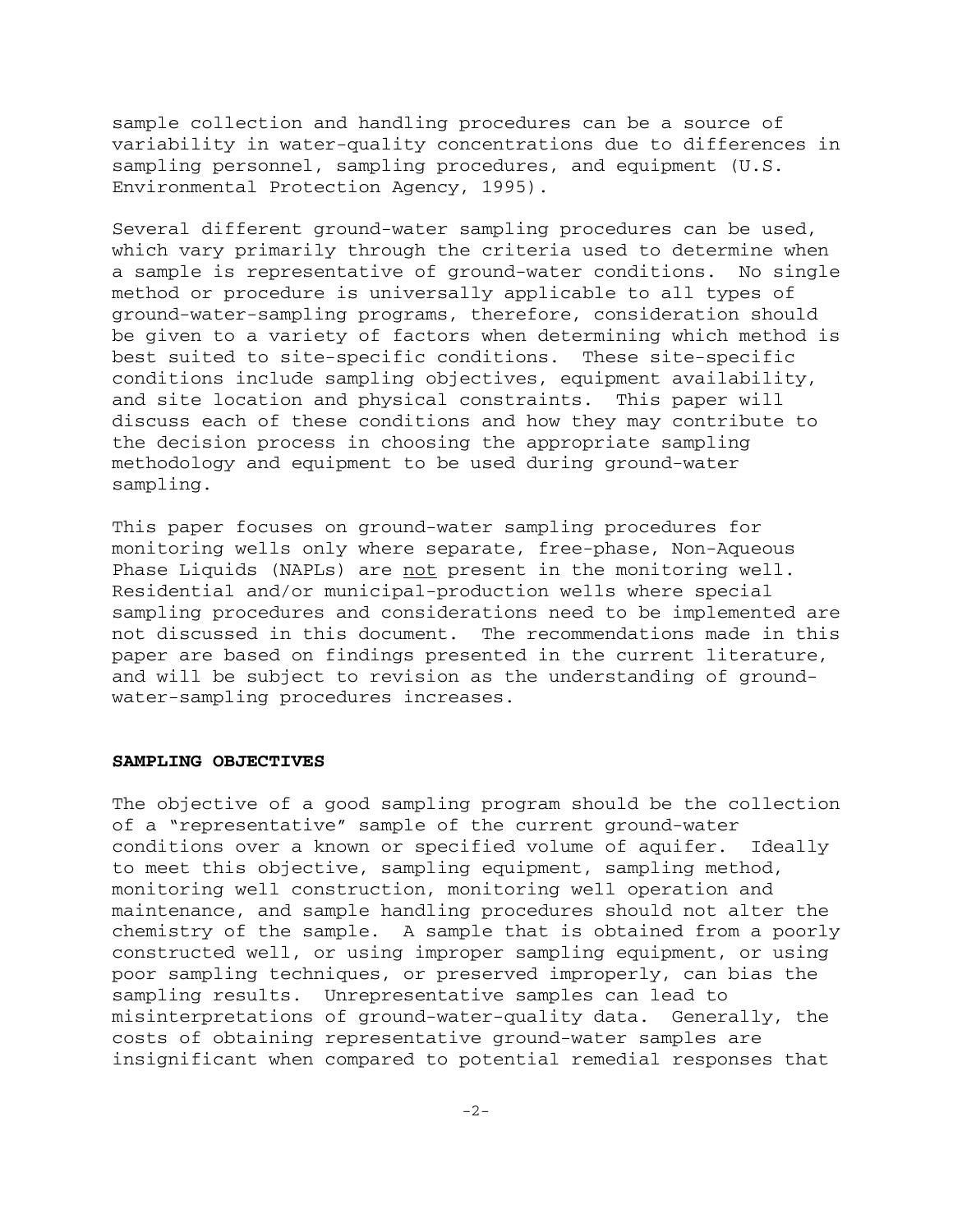may be implemented based on erroneous data or when considering the overall monitoring program costs over the life of the program (Nielson, 1991).

The data quality objectives (DQO's) of the sampling program should be thoroughly developed, presented and understood by all parties involved. To develop the DQO's, the purpose of the sampling effort and data use(s) should be clearly defined. The sampling guidelines presented here can be used for a variety of monitoring programs, these include site assessment, contaminant detection, site characterization, remediation, corrective action and compliance monitoring.

For example DQO's for a site characterization sampling effort might vary from those of a remediation monitoring sampling effort. This difference could be in how much of the screen interval should be sampled. A site characterization objective may be to collect a sample that represents a composite of the entire (or as close as is possible) screened interval of the monitoring well. On the other hand, the monitoring objective of a remediation monitoring program may be to obtain a sample that represents a specific portion of the screened interval.

Additionally, the site characterization may require analyses for a broad suite of contaminants whereas, the remediation monitoring program may require fewer contaminants to be sampled. These differences may dictate the type of sampling equipment used, the type of information collected and the sampling protocol.

In order to develop applicable DQO's, a site conceptual model should be developed. The site conceptual model should be a dynamic model which is constantly revised as new information is collected and processed. The conceptual model, as it applies to the DQO's, should focus on contaminant fate and transport processes, such as contaminant pathways, how the geologic materials control the contaminant pathways (depositional environments, geologic structure, lithology, etc.), types of contaminants present (hydrophobic versus hydrophilic for example), and the processes that influence concentrations of the contaminants present such as dilution, biodegradation, dispersion. The detail of the conceptual model will depend greatly on the availability of information, such as the number of borings/monitoring wells and the amount of existing analytical data. Clearly, a site that is being investigated for the first time will have a much simpler conceptual model compared to a site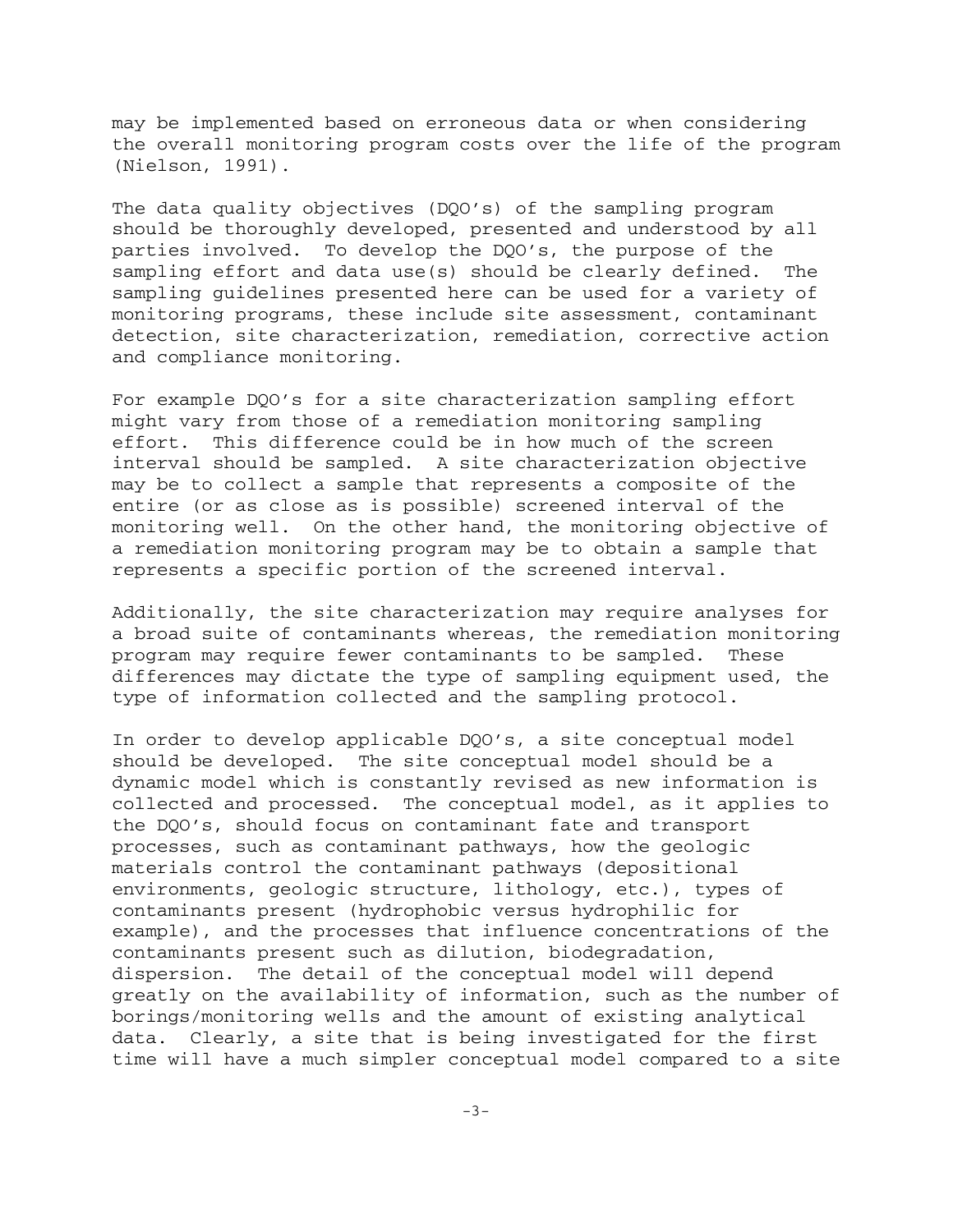that has had a Remedial Investigation, Feasibility Study, and Remedial Design, (or, within the RCRA Program, a RCRA Facility Assessment, a RCRA Facility Investigation, and a Corrective Measures Study), and is currently in remediation/corrective action monitoring. Specific parameters that a conceptual model should describe that may impact the design of a ground-watersampling program include:

a) The thickness, lateral extent, vertical and horizontal flow direction, and hydraulic conductivity contrasts of the geologic materials controlling contaminant transport from the site (thick units versus thin beds versus fractures, etc.)

b) The types of contaminants to be sampled (volatile organic compounds, semi-volatile organic compounds, metals, etc.) and factors that could bias sampling results (turbidity for metals, co-solvation effects on PCB's, etc.) c) Lateral and vertical distribution of contamination (contaminants distributed throughout an entire unit being

monitored versus localized distribution controlled by small scale features, etc.)

Vertical aquifer characterization is strongly recommended prior to the completion of a ground-water monitoring well installation program. A detailed vertical aquifer characterization program should include field characterization of hydraulic conductivities, determination of vertical and horizontal flow directions, assessment of lithologic and geologic variations, and determination of vertical and horizontal contaminant distributions. The successful completion of a vertical aquifer characterization program provides detailed information to guide the technical and cost-effective placement, vertically and aerially, of monitoring wells.

#### **INFORMATION NEEDED PRIOR TO SAMPLING**

To ensure appropriate methodology and expedient collection of water-quality samples, information is needed before a sample is collected. Some information should be obtained prior to the start of field activities such as well condition, construction, water-level information, contaminant types and concentrations, and direction(s) of ground-water flow. Field measurements, such as depth to water and total well depth also will need to be taken prior to purging. Before commencement of all field activities, the field health and safety plan should be consulted under the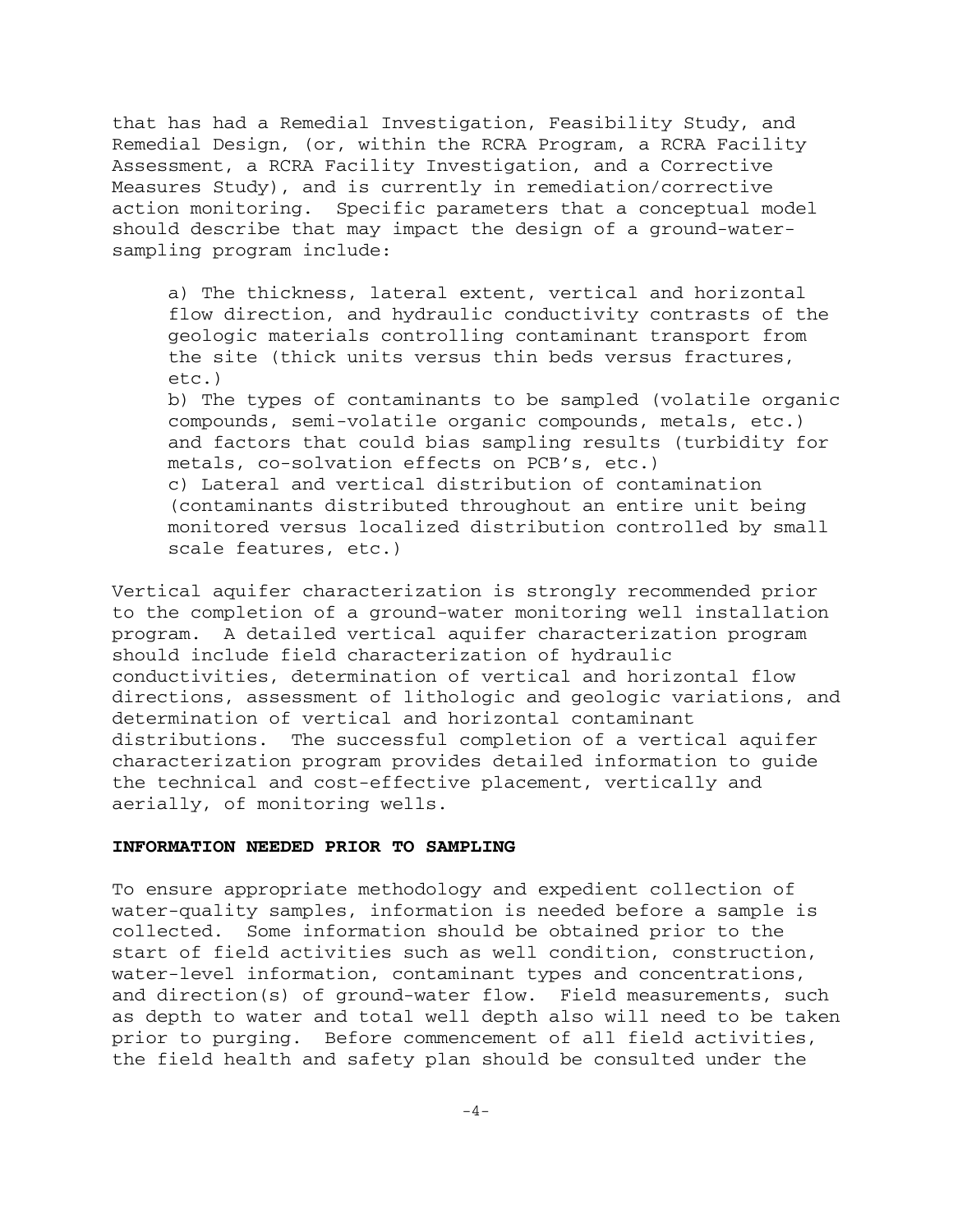direction of the site health and safety officer.

#### BACKGROUND DATA

Well construction and maintenance information are needed to better plan the sampling program, optimize personnel and obtain more representative samples. Prior to field activities, personnel should have specific information including: well casing diameter, diameter of the borehole, type of casing material, lock number and keys, physical access to wells, length of and depth to well screen. The diameter of each well casing is used to select the correct equipment and technique for purging and sampling the well. A site map with possible physical barriers and description of access is necessary to allow for the selection of proper equipment based on several factors, such as: portability, ease of repair, power sources, containment of purge water and well accessibility. The length and depth of each well screen and depth to water is important when placing a sampling device's intake at the proper depth for purging and sampling and for choosing a sampling device. Well development information is needed to ensure that purging and sampling rates will not exceed well development extraction rates. Previous sampling information should be provided and evaluated to determine the nature and concentrations of expected contaminants. This will be useful in determining the appropriate sampling methodology and quality assurance/quality control (QA/QC) samples (for example, field duplicates, equipment blanks, trip blanks). An example of a sampling checklist for field personnel is given in Attachment 1. This information should be kept in the field for easy access during sampling activities.

When evaluating previous sampling information, consideration should be given to the amount of time that has expired between the last sampling effort and the planned sampling effort. If this time exceeds one year, the need for redevelopment of the monitoring wells should be evaluated. The necessity of redevelopment can be evaluated by measuring total depth of well and comparing to well construction logs. If the depth measurement indicates siltation of the monitoring well screen, or evidence exists that the well screen is clogged, the well should be redeveloped prior to sampling. The assessment of the condition of the monitoring wells should be completed several weeks prior to commencement of sampling activities, in order to allow the proper recovery of the developed wells prior to sampling. This is especially important in wells where prior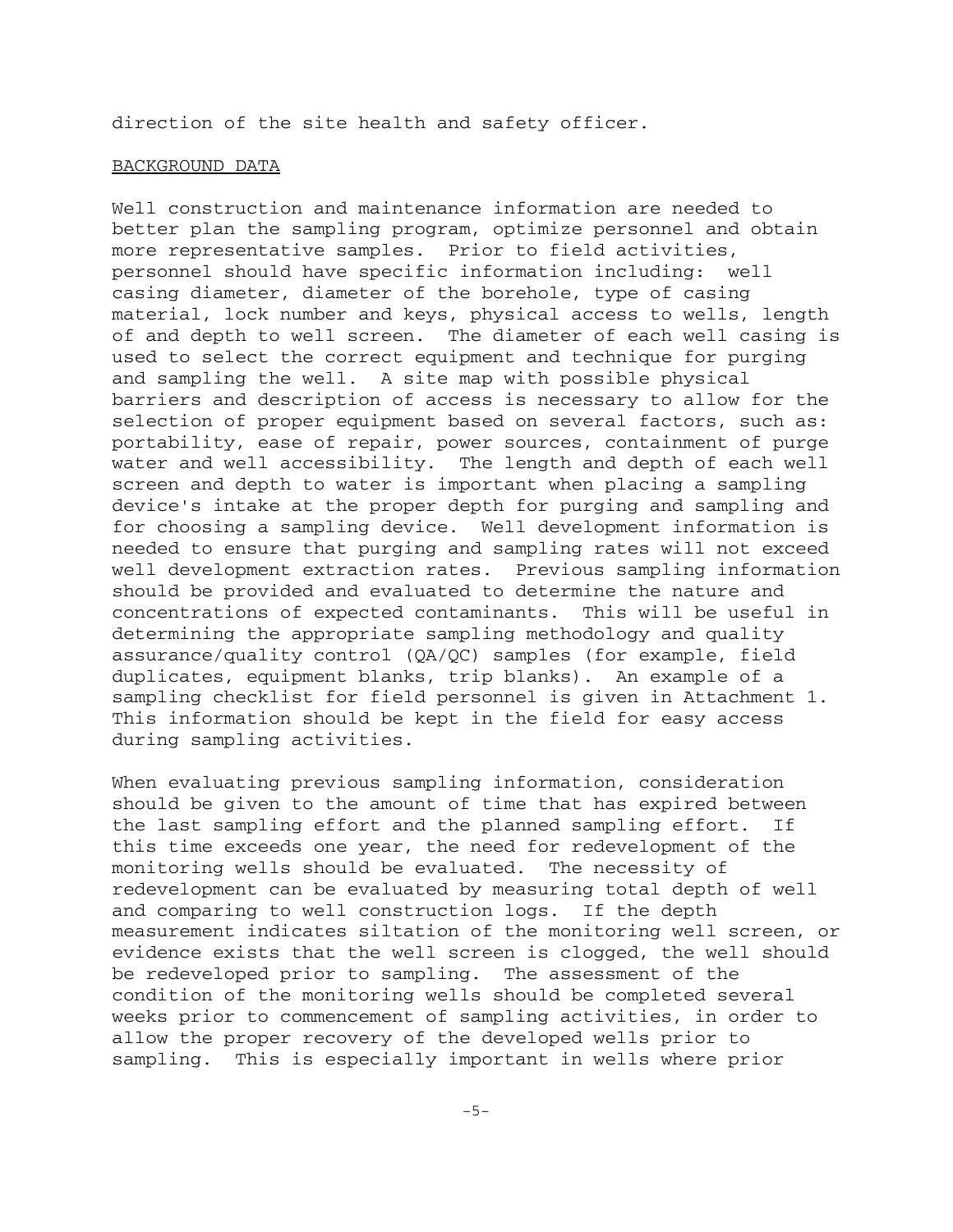sampling has indicated high turbidity. The time for a well to re-stabilize after development is dependent on site-specific geology and should be specified in the site sampling plan. The development method, if necessary, should be consistent with the sampling objectives, best technical criteria and USEPA guidelines (Aller et al., 1991; Izraeli et al., 1992; Lapham et al., 1997).

#### REFERENCE POINT

Each well should be clearly marked with a well identifier on the outside and inside of the well casing. Additionally, each well should have a permanent, easily identified reference point from which all depth measurements are taken. The reference point (the top of the inner casing, outer casing, or security/protective casing) should remain constant through all measurements, should be clearly marked on the casing and its description recorded. Whenever possible, the inner casing is recommended as a reference point, because of the general instability of outer casings due to frost heaving, vehicular damage, and other phenomena which could cause movement of casings. The elevation of this reference point should be known and clearly marked at the well site (Nielson, 1991). This reference point should also have a known latitude and longitude that are consistent with the Regional and National Minimum Data Elements requirements. The elevation of the reference point should be surveyed relative to Mean Sea Level (MSL) using the NAVD 88 datum.

#### TOTAL WELL DEPTH

The depth of each well is required to calculate the volume of standing water in the well and to document the amount of siltation that may have occurred. Moreover, measuring the depth to the bottom of a well provides checks for casing integrity and for siltation of the well screen. Corrosion can cause leaking or collapse of the well casing, which could lead to erroneous or misleading water-level measurements. Corrosion, silting, and biofouling can clog well screens and result in a sluggish response or no response to water-level changes, as well as changes in ground-water chemistry. Well re-development or replacement may be needed to ensure accurate collection of a representative water-quality sample.

Total well depths should be measured and properly recorded to the nearest one-tenth of a foot using a steel tape with a weight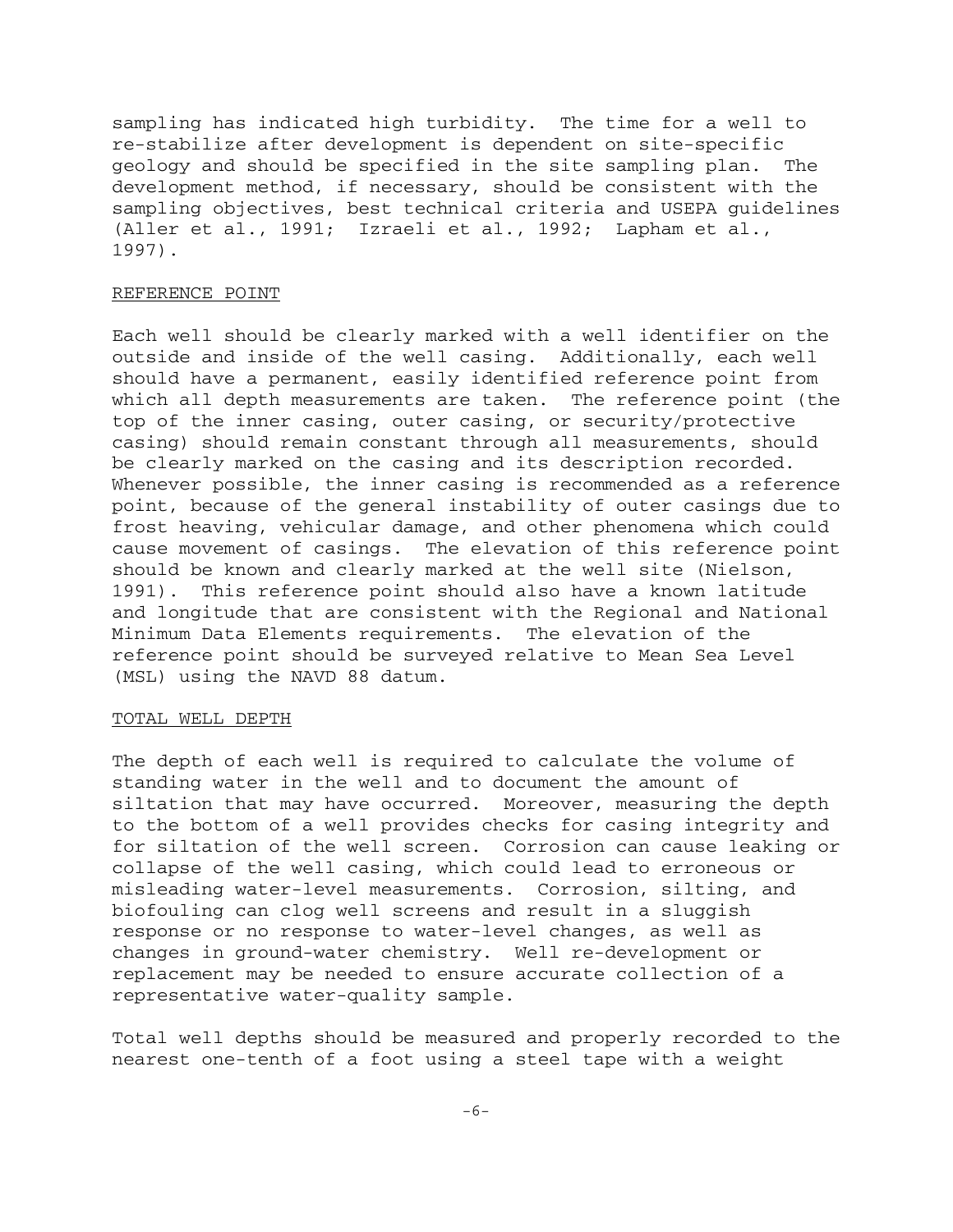attached. The steel tape should be decontaminated before use in another well according to the site specific protocols. A concern is that when the steel tape and weight hit the bottom of the well, sediment present on the bottom of a well may be stirred up, thus increasing turbidity which will affect the sampling results. The frequency of total well depth measurements varies, with no consensus for all hydrogeologic conditions. The United States Geological Survey (USGS) recommends a minimum of once a year (Lapham et al., 1997), as does the USEPA (Barcelona et al., 1985). The USEPA later recommends a total well depth taken every time a water-quality is collected or a water-level reading taken (Aller et al., 1991). Therefore, when possible, the total depth measurements should be taken following the completion of sampling (Puls and Barcelona, 1996). When total-well-depth measurements are needed prior to sampling, as much time as possible should be allowed prior to sampling, such as a minimum of 24 hours. The weight of electric tapes are generally too light to determine accurate total well depth. If depth of well is greater than 200 feet, stretching of the tape must be taken into consideration.

#### DEPTH TO WATER

All water levels should be measured from the reference point by the use of a weighted steel tape and chalk or an electric tape (a detailed discussion of the pros and cons of the different water level devices is provided in Thornhill, 1989). The steel tape is a more accurate method to take water levels, and is recommended where shallow flow gradients (less than 0.05 foot/feet or 0.015 meter/meters) or deep wells are encountered. However, in those cases where large flow gradients or large fluctuations in water levels are expected, a calibrated electric tape is acceptable. The water level is calculated using the well's reference point minus the measured depth-to-water. At depths approximately greater than 200 feet, the water-level-measuring device should be chosen carefully, as some devices may have measurable stretching.

The depth-to-water measurement must be made in all wells to be sampled prior to activities in any single well which may change the water level, such as bailing, pumping, and hydraulic testing. All readings are to be recorded to the nearest one-hundredth of a foot.

The time and date of the measurement, point of reference, measurement method, depth-to-water level measurement, and any calculations should be properly recorded. In addition, any known, outside influences (such as: tidal cycles, nearby pumping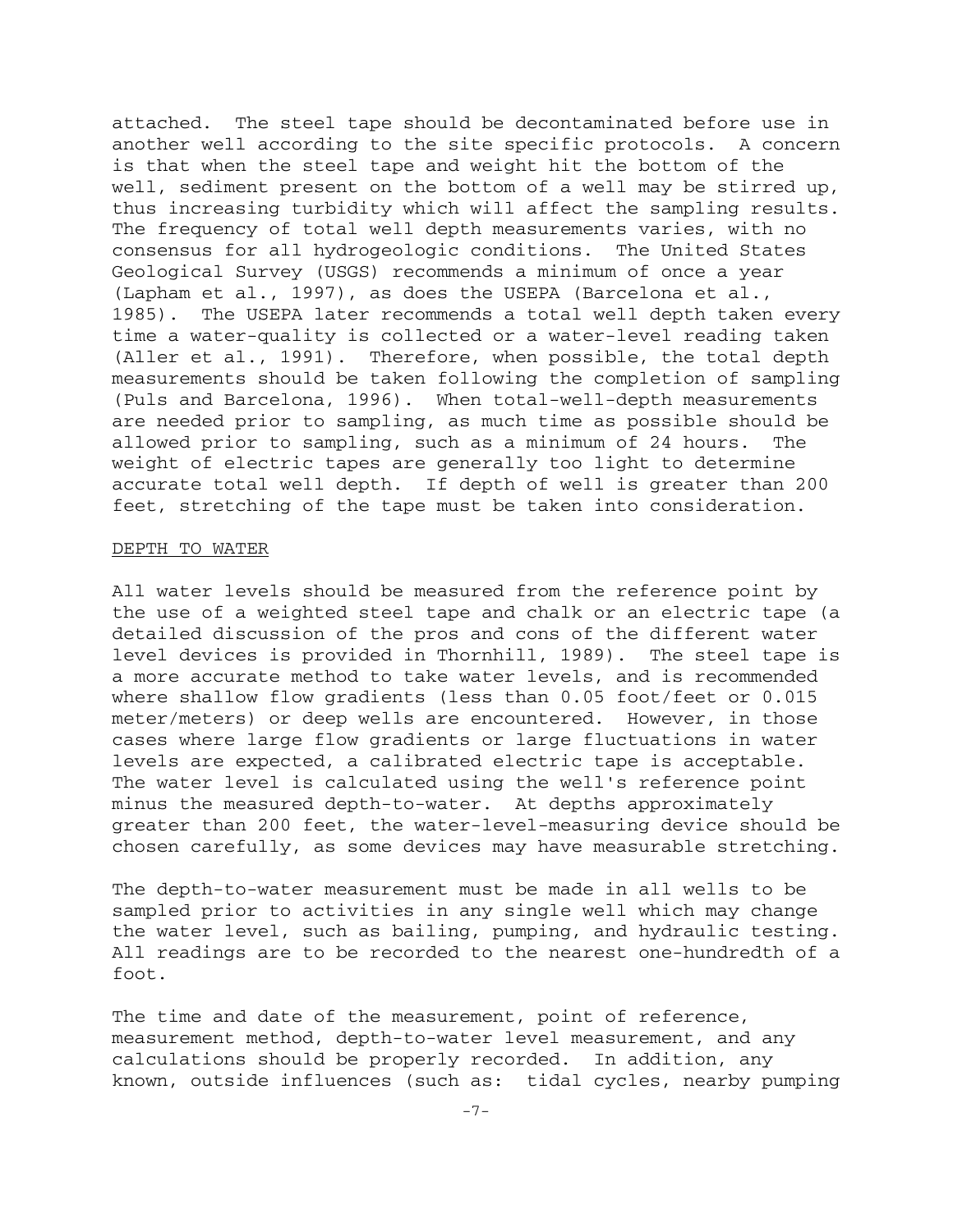effects, major barometric changes) that may affect water levels should be noted.

#### **GROUND-WATER SAMPLING METHODS**

The ground-water sampling methods to be employed at a site should be dependent on site-specific conditions and requirements, such as data-quality objectives and well accessibility. Ground-water sampling methods vary based on the type of device used, the position of the sampler intake, the purge criteria used, and the composition of the ground water to be sampled (e.g., turbid, containing high volatile organics, etc.). All sampling methods and equipment should be clearly documented, including purge criteria, field readings, etc. Examples of appropriate documentation are provided in Attachment 2 of this document and Appendix E of the U.S. Environmental Protection Agency, 1995 document.

The water in the screen and filter pack is generally in a constant state of natural flux as ground water passes in and out of the well. However, water above the screened section remains relatively isolated and become stagnant. Stagnant water is subject to physio-chemical changes and may contain foreign material which can be introduced from the surface or during well construction, resulting in non-representative sample data. To safeguard against collecting a sample biased by stagnant water, specific well-purging guidelines and techniques should be followed.

A non-representative sample also can result from excessive pumping of the monitoring well. Stratification of the contaminant concentrations in the aquifer may occur, or heavierthan-water compounds may sink to the lower portions of the aquifer. Excessive pumping can dilute or increase the contaminant concentrations from what is representative of the sampling point.

#### PURGING AND SAMPLING DEVICES

The device used to purge and sample a well depends on the inner casing diameter, depth-to-water, volume of water in the well, accessibility of the well, and types of contaminants to be sampled. The types of equipment available for ground-water sampling include hand-operated or motor-driven suction pumps, peristaltic pumps, positive displacement pumps, submersible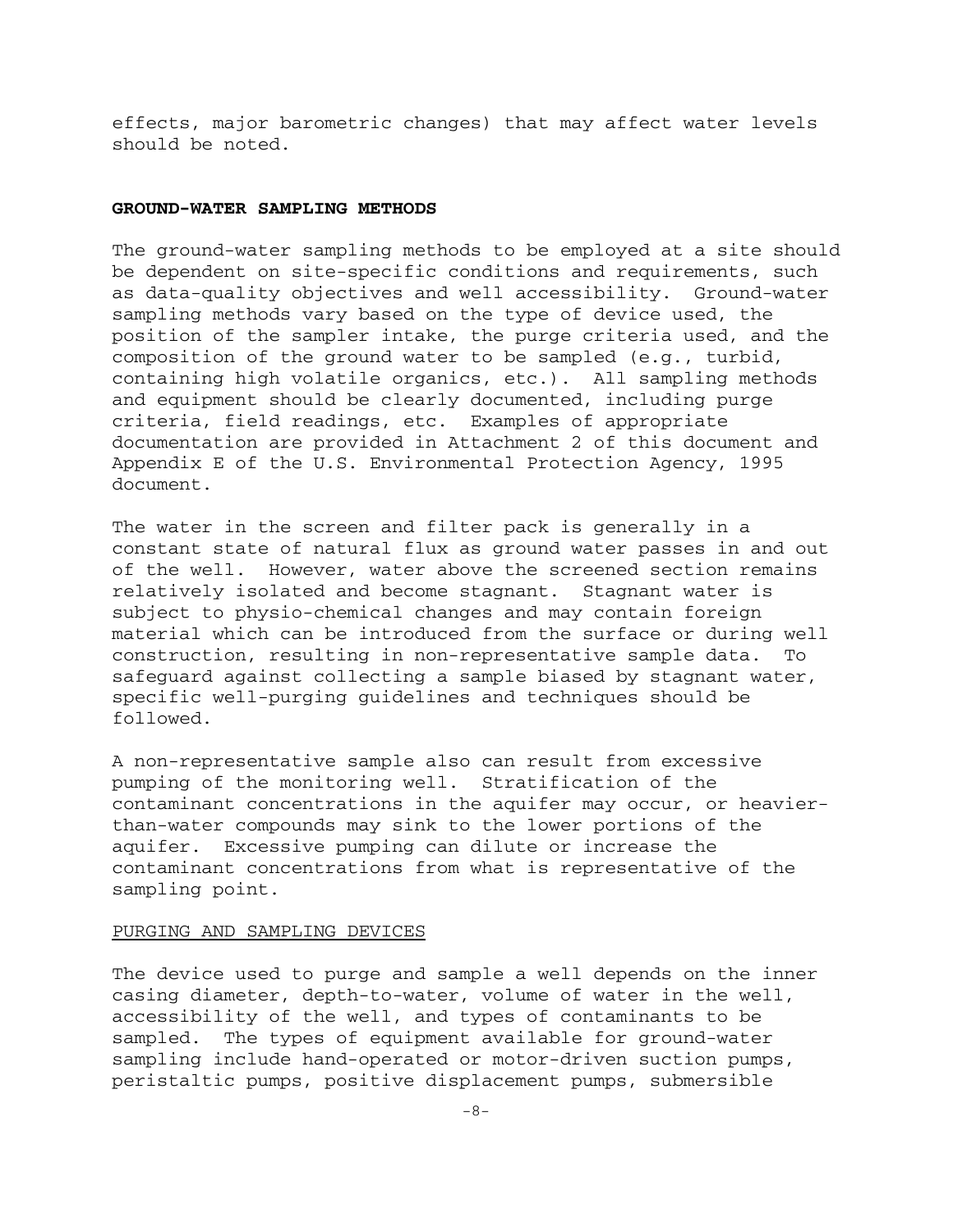pumps, various in-situ devices and bailers made of various materials, such as PVC, stainless steel and Teflon®. Some of these devices may cause volatilization and produce high pressure differentials, which could result in variability in the results of pH, dissolved oxygen concentrations, oxidation-reduction potential, specific electrical conductance, metals, volatile organics and dissolved gases. Therefore, the device chosen for well purging and sampling should be evaluated for the possible effects it may have on the chemical and physical analyses. In addition, the types of contaminants, detection levels and levels of concern as described by the site DQO's should be consulted prior to the selection of a sampling device. The same device used for purging the monitoring well should be used for sampling to minimize agitation of the water column (which can increase turbidity, increase volatilization and increase oxygen in the water).

In general, the device used for purging and sampling should not change geochemical and physical parameters and/or should not increase turbidity. For this reason, low-flow submersible or positive displacement pumps that can control flow rates, are recommended for purging wells. Dedicated sampling systems are greatly preferred since they avoid the need for decontamination of equipment and minimize turbulence in the well. If a sampling pump is used, the pump should be lowered into the well as slowly as possible and allowed to sit as long as possible, before pumping commences. This will minimize turbidity and volatilization within the well.

Sampling devices (bladders, pumps, bailers, and tubing) should be constructed of stainless steel, Teflon®, glass and other inert materials to reduce the chance of these materials altering the ground water in areas where concentrations of the site contaminants are expected to be near detection limits. The sample tubing thickness should be maximized and the tubing length should be minimized so that the loss of contaminants through the tubing walls may be reduced and the rate of stabilization of ground-water parameters is maximized. The tendency of organics to sorb into and out of many materials makes the appropriate selection of sample tubing materials critical for these trace analyses (Pohlmann and Alduino, 1992; Parker and Ranney, 1998). Existing Superfund and RCRA guidance suggest appropriate compatible materials (U.S. Environmental Protection Agency, 1992). Special material considerations are important when sampling for non-routine analyses, such as age-dating and biological constituents.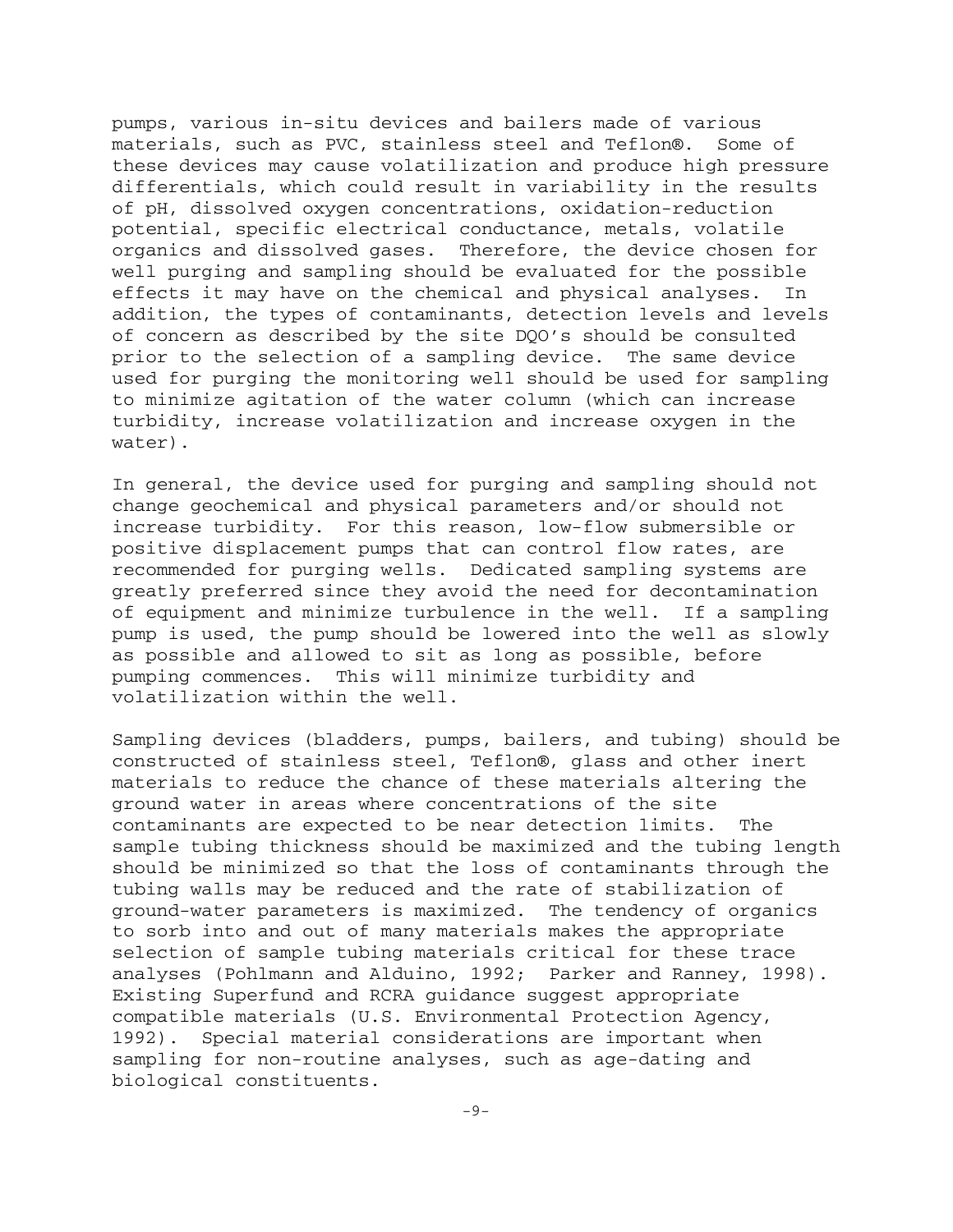Preferably, wells should be purged and sampled using a positivepressure pump or a low-flow submersible pump with variable controlled flow rates and constructed of chemically inert materials. If a pump cannot be used because the recovery rate is so slow (less than 0.03 to 0.05 gallons per minute or 100 to 200 milliliters per minute) and the volume of the water to be removed is minimal (less than 5 feet (1.6 meters) of water), then a bailer with a double check valve and bottom-emptying device with a control-flow check valve may be used to obtain the samples. Otherwise, a bailer should not be used when sampling for volatile organics because of the potential bias introduced during sampling (Pohlmann, et al., 1990; Yeskis, et al., 1988; Tai, et al., 1991). A peristaltic pump also may be used under these conditions, unless the bias by a negative pressure may impact the contaminant concentrations of concern (generally at depths greater than 15 to 20 feet (4.5 to 6 meters) of lift). Bailers should also be avoided when sampling for metals due to bias from increased turbidity that occurs during the deployment of the bailer which may bias inorganic and strongly hydrophobic parameters. Dedicated sampling pumps are recommended for metals sampling because the pumps avoid the generation of turbidity from frequent sampler deployment (Puls et al., 1992). A number of alternate sampling devices are becoming available, including passive diffusion samplers (Vroblesky and Hyde, 1997; Vroblesky, 2001a and b) and other in-situ sampling devices. These devices may be particularly useful to sampling low-permeability geologic materials, assuming the device is made of materials compatible with the analytical parameters, meet DQO's, and have been properly evaluated. However, the site investigator should ensure the diffusion membrane materials are selected for the COC's present at the site. Comparison tests with an approved sampling method and diffusion samplers should be completed to confirm that the method is suitable for the site.

#### POSITION OF SAMPLE INTAKE

Essentially there are two positions for placement of the sample pump intake, within the screen and above the screen. Each of the positions offers advantages and disadvantages with respect to the portion of the well screen sampled, data reproducibility and potential purge volumes.

When the sampling pump intake is set above the well screen, the pump generally is set just below the water level in the well. The sampling pump then is pumped until a purge criterion is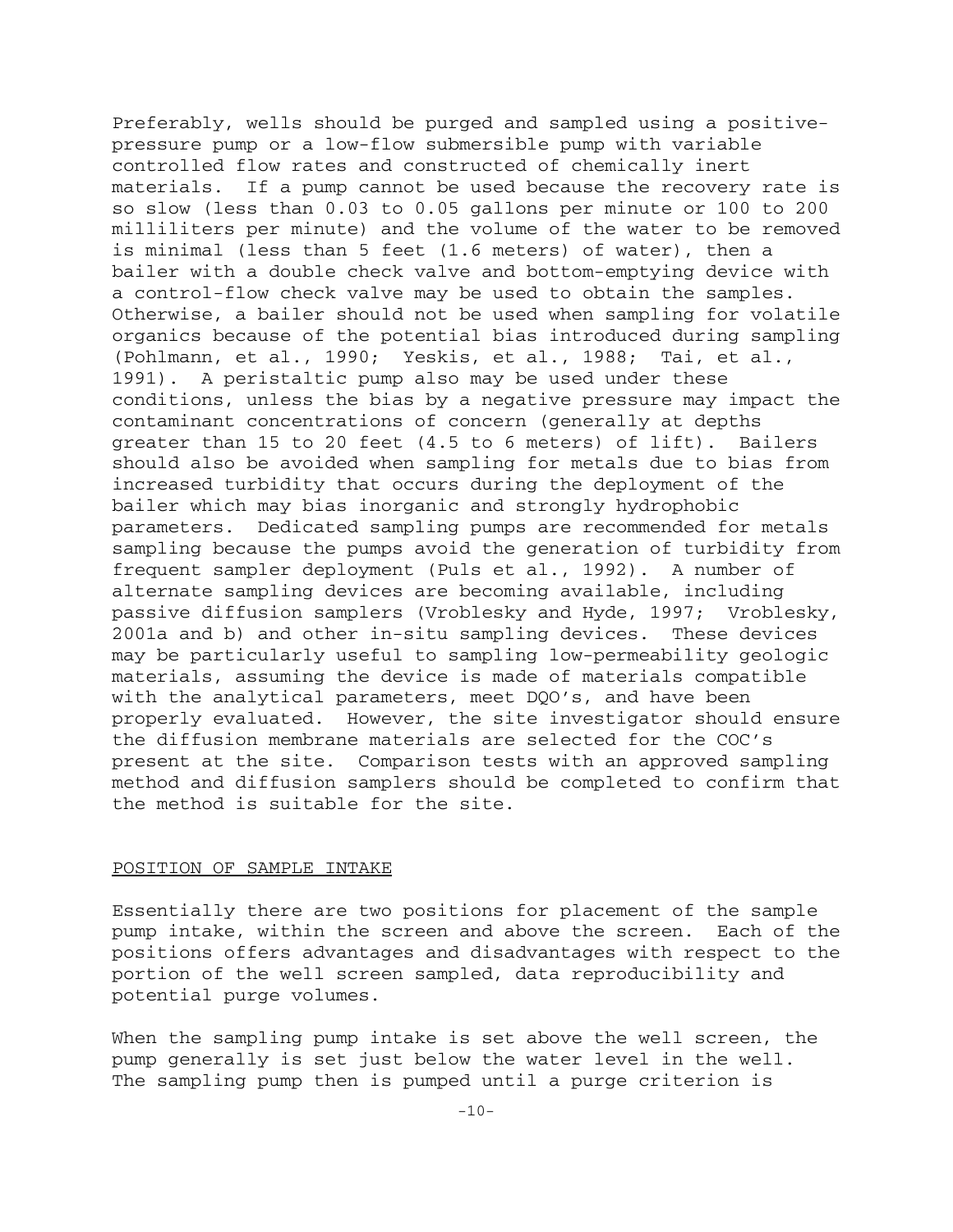reached (commonly either stabilization of purge parameters or a set number of well volumes). If the distance between the water level and the top of the screen is long, there is concern that the water will be altered geochemically as it flows along the riser pipe, as water flows between the well screen and the sampling pump intake. This is especially a concern if the riser pipe is made of similar material as the contaminants of concern (COC)(such as a stainless steel riser with nickel as a COC, or PVC with organics as a COC). Keely and Boatang (1987) suggested that to minimize this potential influence, the sample pump be lowered gradually while purging, so that, at the time of the sampling the pump intake is just above the screen. This would minimize contact time between the ground water and the well construction materials while sampling, as well as, ensure the evacuation of the stagnant water above the screen.

With the final location of the sampling pump intake just above the well screen, the sample results may be more reproducible than those collected by positioning the pump intake within the well screen. Results may be more reproducible because the sampler can ensure that the ground water is moving into the well with the same portions of the aquifer being sampled each time assuming the same pump rate. If the pump is placed into different portions of the screen each time, different portions of the aquifer may be sampled. Of course, this can be avoided by the use of dedicated, permanently installed equipment. Additionally, the placement of the pump at the same vertical position within the screen can be ensured by the use of calibrated sampling pump hose, sounding with a weighted-tape, or using a pre-measured hose.

The placement of the pump above the screen does not guarantee the water-quality sample represents the entire well screen length. Any bias in the pump placement will be consistently towards the top of the well screen length and/or to the zone of highest hydraulic conductivity. Another possible disadvantage, or advantage, depending on the DQO's, of the placement of the pump above the well screen is that the sample may represent a composite of water quality over the well screen. This may result in dilution of a portion of the screen that is in a contaminated portion of an aquifer with another portion that is in an uncontaminated portion of the aquifer. However, shorter well screens would minimize this concern.

When the pump intake is positioned within the well screen, its location is recommended to be opposite the most contaminated zone in the well screen interval. This method is known as the low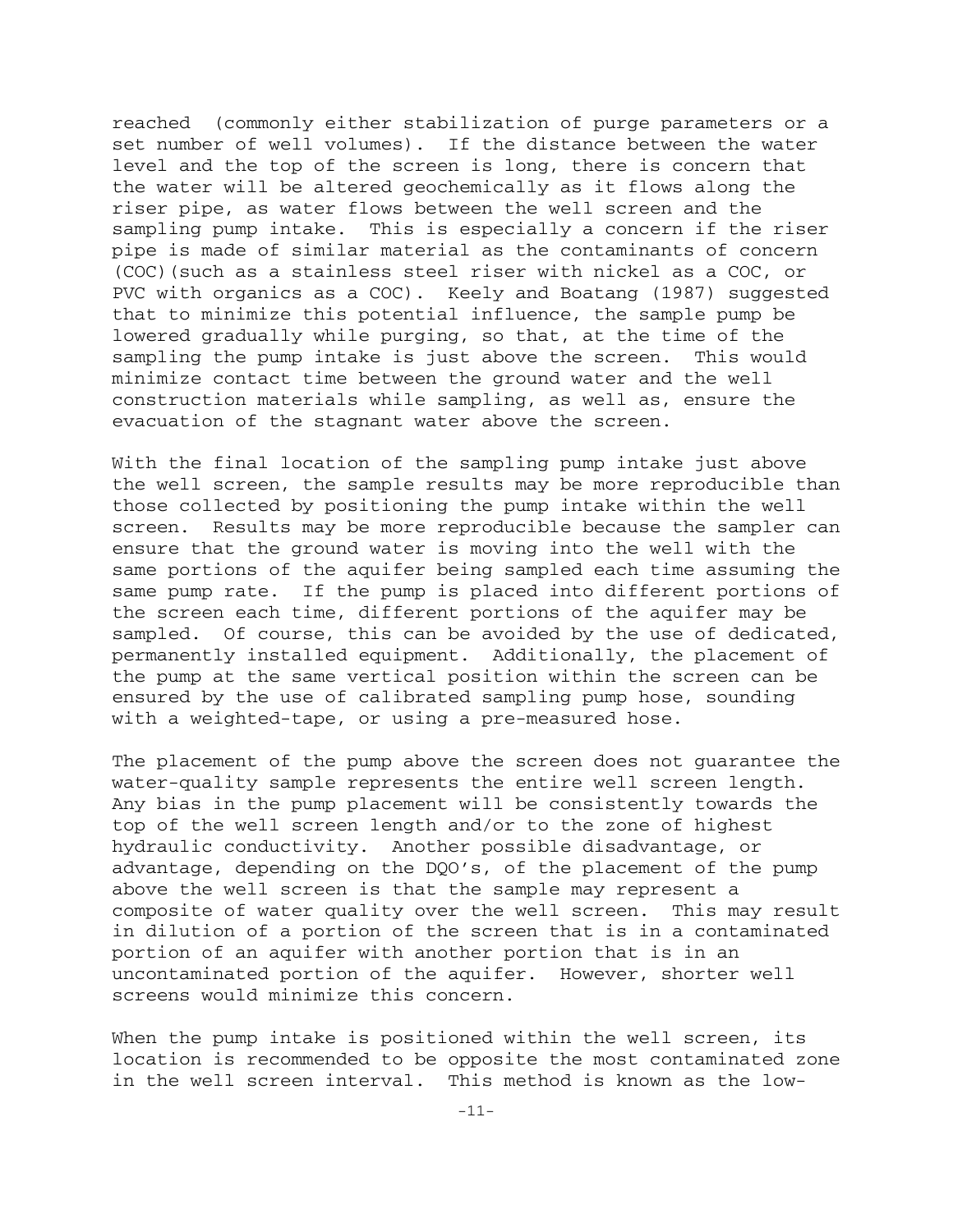flow, low-stress, micropurge, millipurge, or minimal drawdown method. The well is then purged with a minimal drawdown (usually 0.33 feet (0.1 meters) based on Puls and Barcelona, 1996) until selected water-quality-indicator parameters have stabilized. Use of this method may result in the vertical portion of the sampled aquifer being smaller than the well screen length. This method is applicable primarily for short well-screen lengths (less than 5 feet (1.6 meters)) to better characterize the vertical distribution of contaminants (Puls and Barcelona, 1996). This method should not be used with longer well-screen lengths, greater than 10 feet (3 meters). By using this method, the volume of purge water can be reduced, sometimes significantly, over other purging methods.

However, two potential disadvantages of this method exist. The first potential disadvantage may involve the lower reproducibility of the sampling results. The position of the sampling pump intake may vary between sampling rounds (unless adequate precautions are taken to lower the pump into the exact position in previous sampling rounds, or a dedicated system is used), which can result in potentially different zones within the aquifer being sampled. This potential problem can be overcome by using dedicated sampling pumps and the problem may be minimized by the use of short well screens. The second potential disadvantage, or advantage, depending on the DQO's, may be that the sample which is collected may be taken from a small portion of the aquifer volume.

#### PURGE CRITERIA

"Low-Stress Approach"

The first method for purging a well, known as the low-stress approach, requires the use of a variable-speed, low-flow-sampling pump. This method offers the advantage that the amount of water to be containerized, treated and/or stored will be minimized. The low-stress method is based on the assumption that pumping at a low rate by a pump within the screened zone will not pull stagnant water down, as long as drawdown is minimized during pumping. Drawdown should not exceed 0.33 feet (0.1 meters) (Puls and Barcelona, 1996). The pump is turned on at a low-flow rate approximating the estimated recovery rate (based on the drawdown within the monitoring well during sampling) of the aquifer into the screen. This method requires the location of the pump intake to be within the saturated-screened interval during purging and sampling. The water-quality-indicator parameters (purge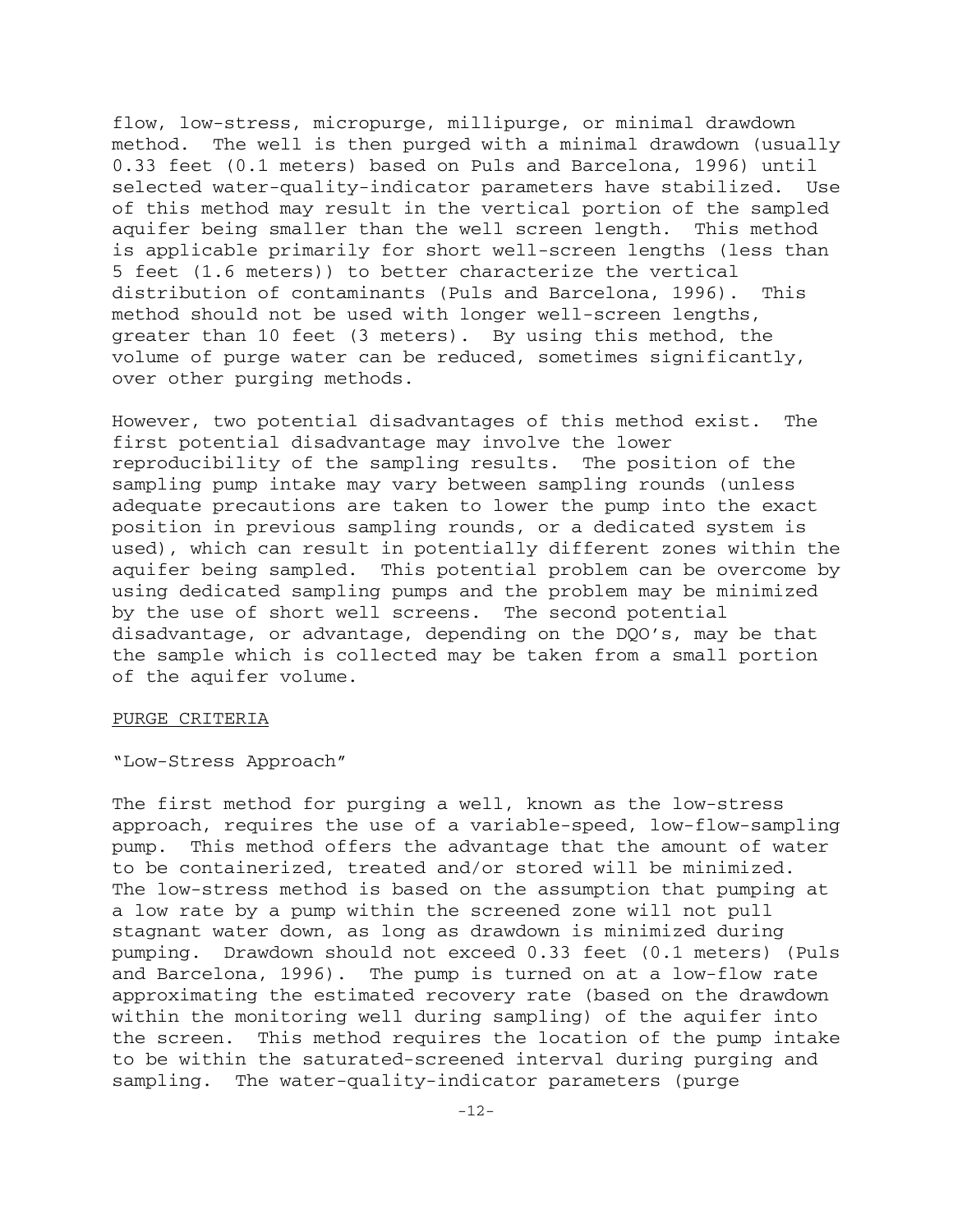parameters), pH, specific electrical conductance, dissolved oxygen concentration, oxidation-reduction potential, temperature and turbidity, are monitored at specific intervals. The specific intervals will depend on the volume within the tubing (include pump and flow-through-cell volumes), pump rate and drawdown; commonly every three to five minutes. These parameters should be recorded after a minimum of one tubing volume (include pump and flow-through-cell volumes) has been purged from the well. These water-quality-indicator parameters should be collected by a method or device which prevents air from contacting the sample prior to the reading, such as a flow-through-cell (Barcelona et al., 1985; Garske and Schock, 1986; Wilde et al., 1998). Once three successive readings of the water-quality-indicator parameters provided in Table 1 have stabilized, the sampling may begin. The water-quality-indicator parameters which are recommended include pH and temperature, but these are generally insensitive to indicate completion of purging since they tend to stabilize rapidly (Puls and Barcelona, 1996). Oxidationreduction potential may not always be an appropriate stabilization parameter, and will depend on site-specific conditions. However, readings should be recorded because of its value as a double check for oxidizing conditions, and for some fate and transport issues. When possible, especially when sampling for contaminants that may be biased by the presence of turbidity, the turbidity reading is desired to stabilize at a value below 10 Nephelometric Turbidity Units (NTU's). For final dissolved oxygen measurements, if the readings are less than 1 milligram per liter, they should be collected with the spectrophotometric method (Wilde et al., 1998, Wilkin et al., 2001), colorimetric or Winkler titration (Wilkin et al., 2001). All of these water-quality-indicator parameters should be evaluated against the specifications of the accuracy and resolution of the instruments used.

During purging, water-level measurements must be taken regularly at 30-second to five minute intervals (depending on the hydraulic conductivity of the aquifer, diameter of the well and pumping rate) to document the amount of drawdown during purging. The water-level measurements will allow the sampler to control pumping rates to minimize drawdown in the well.

"Well-Volume Approach"

The second methodology for purging wells is based on proper purging of the stagnant water above the screened interval and the stabilization of water-quality-indicator parameters prior to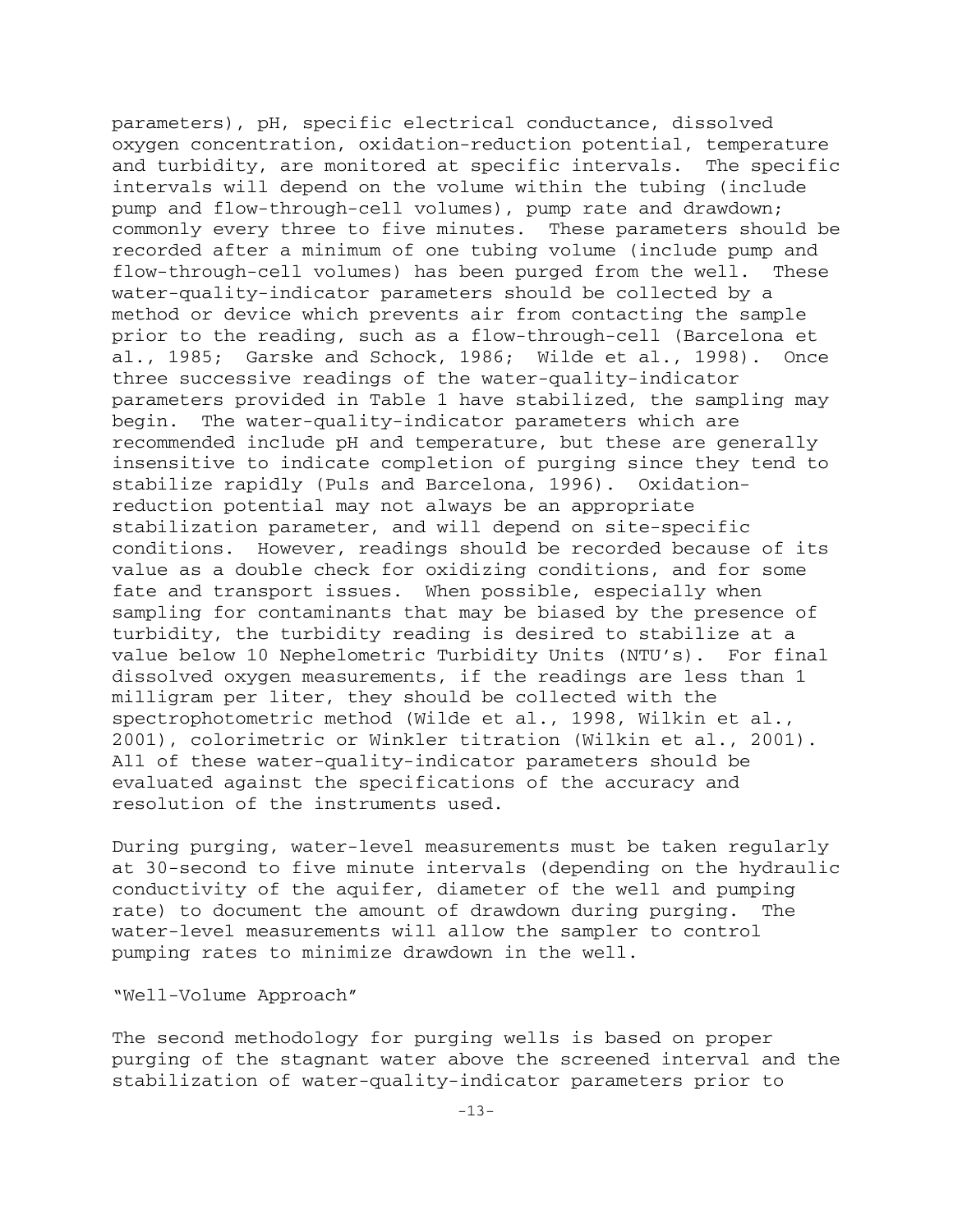sampling. Several considerations in this methodology need to be evaluated before purging. For monitoring wells where the water level is above the screens, the pump should be set near the top of the water column, and slowly lowered during the purging process. For water columns within the well screen, the pump should be set at a sufficient depth below the water level where drawdown during pumping does not allow air to enter the pump. The pump should not be allowed to touch or draw sediments from the bottom of the well, especially when sampling for parameters that may be impacted by turbidity. The well-purging rate should not be great enough to produce excessive turbulence in the well, commonly no greater than one gallon per minute (3.8 liters per minute) in a 2-inch well. The pump rate during sampling should produce a smooth, constant (laminar) flow rate, and should not produce turbulence during the filling of bottles. As a result, the expected flow rate for most wells will be less than one gallon per minute (3.8 liter per minute), with expected flow rates of about one-quarter gallon per minute (500 milliliter per minute).

The stabilization criteria for a "well-volume approach" may be based on the stabilization of water-quality-indicator parameters or on a pre-determined well volume. Various research indicates that purging criteria based on water-quality-indicator parameter stabilization may not always correlate to stabilization of other parameters, such as volatile organic compounds (Gibs and Imbrigiotta, 1990; Puls et al., 1990). A more technically rigorous sampling approach, that would be yield more consistent results over time would be a time-sequential sampling program at regular well-volume intervals while measuring water-quality indicator parameters. However, the cost would be prohibitive for most sites. For comparison of water-quality results, by sampling under the same conditions (same purge volume and rate, same equipment, same wells, etc.) temporal evaluations of trends may be considered.

The stabilization requirements of the water-quality-indicator parameters are consistent with those described above for the lowstress approach. The parameters should be recorded approximately every well volume and when three successive readings have reached stabilization, the sample(s) are taken (Barcelona et al., 1985). If a ground-water monitoring well has been sufficiently sampled and characterized (at least several rounds of water-quality samples obtained, including the field parameters, during several seasonal variations), and if water-quality-indicator parameters are no longer needed as a part of site characterization and/or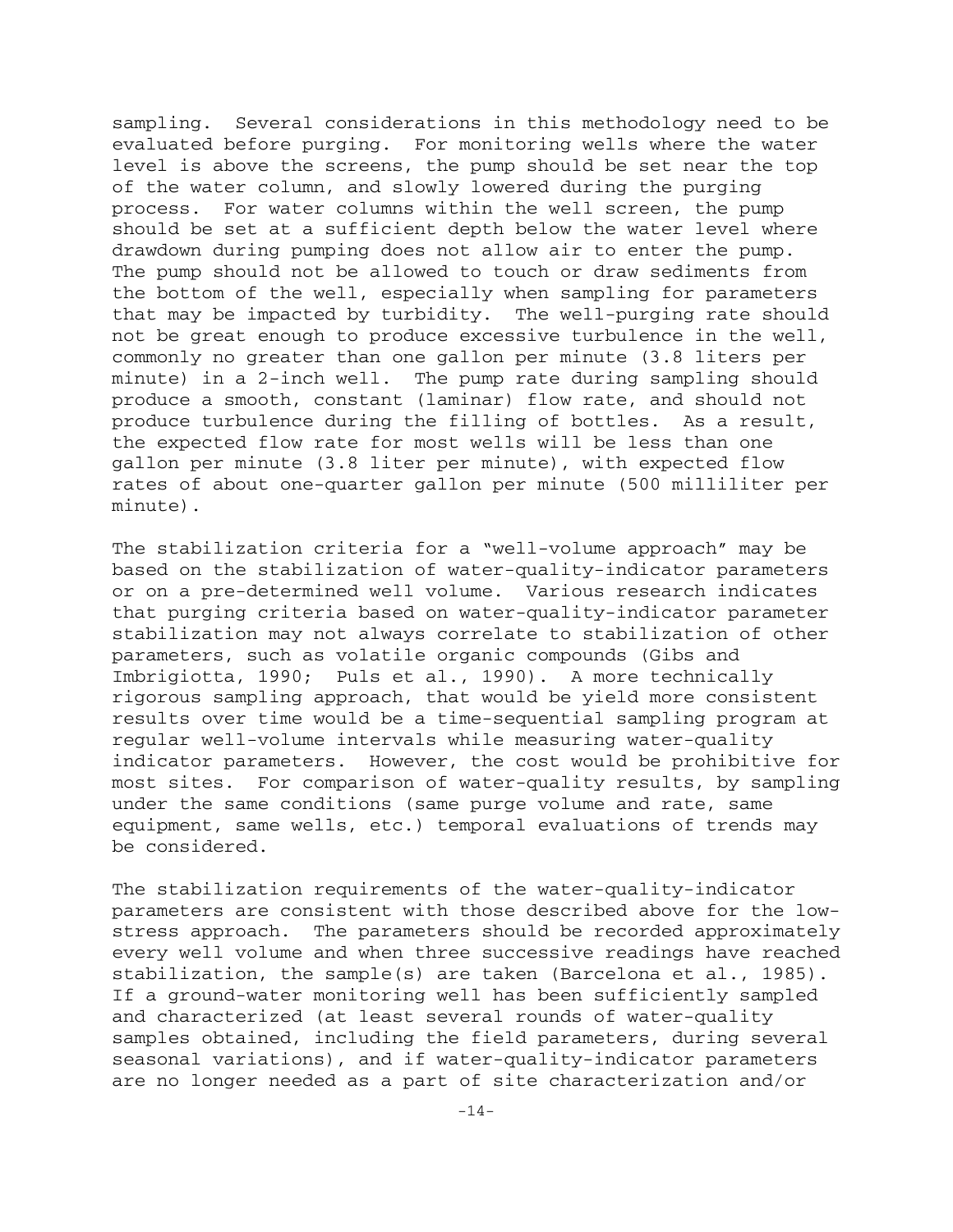monitoring, then samples could be obtained based on a specific number of well volumes at the previous pumping rates.

#### LOW-PERMEABILITY FORMATIONS

Different procedures must be followed in the case of slowrecovery wells installed in low hydraulic conductivity aquifers. The following procedures are not optimum, but may be used to obtain a ground-water sample under less than ideal conditions. One suggested procedure is to remove the stagnant water in the casing to just above the top of the screened interval, in a well screened below the water table, to prevent the exposure of the gravel pack or formation to atmospheric conditions (McAlary and Barker, 1987). At no point should the pump be lowered into the screened interval. The pumping rate should be as low as possible for purging to minimize the drawdown in the well. However, if a well has an open interval across the water table in a low permeability zone, there may be no way to avoid pumping and/or bailing a well dry (especially in those cases with four feet of water or less in the well and at a depth to water greater than 20 to 25 feet (which is the practical limit of a peristaltic pump)). In these cases, the well may be purged dry. The sample should be taken no sooner than two hours after purging and after a sufficient volume for a water-quality sample, or sufficient recovery (commonly 90%) is present (Herzog et al., 1988). In these cases, a bailer with a double check valve with a flowcontrol, bottom-emptying device may be used, since many sampling pumps may have tubing capacities greater than the volume present within the well. If the depth of well and water column are shallow enough, consideration of a very low-flow device, such as a peristaltic pump, should be considered, especially if constituents are present that are not sensitive to negative pressures that may be created with the use of the peristaltic pump. If such constituents are present and sampled with a peristaltic pump, a negative bias may be introduced into the sampling results. To minimize the bias, thick-walled, non-porous tubing should be used, except for a small section in the pump heads, which require a greater degree of flexibility. As stated earlier in this paper, the DQO's for the sampling should be consulted to consider the potential impact of the sampling device on the potential bias versus the desired detection levels.

Another method to be considered for low-permeability conditions is the use of alternative sampling methods, such as passive diffusion samplers and other in-situ samplers. As more sites are characterized with these alternative sampling methods and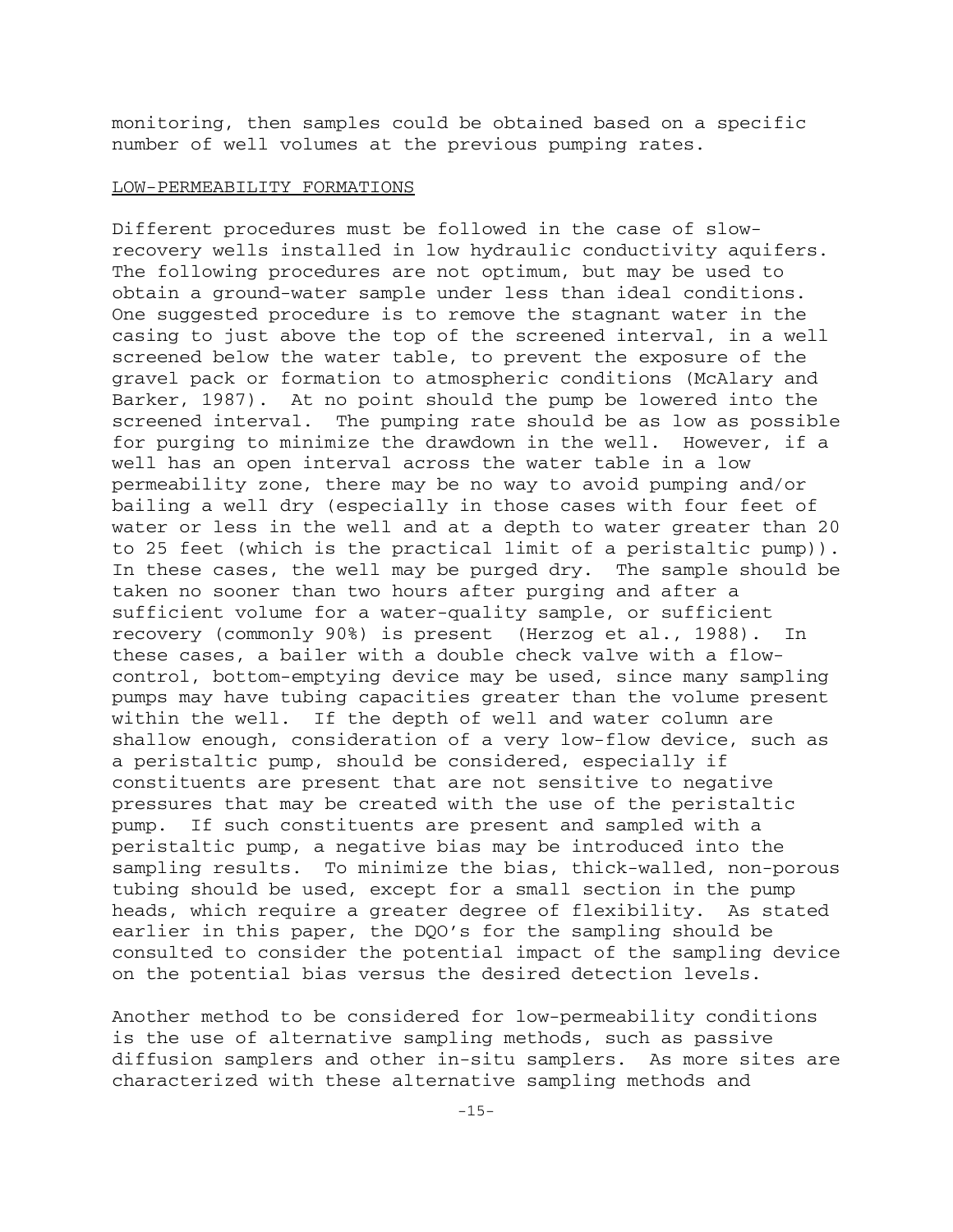devices, the potential bias, if any, can be evaluated with regard to the sampling DQO's. Regional hydrologists/geologists and regional quality-assurance specialists should be consulted on the applicability of these methods for the site-specific conditions.

#### **DECISION PROCESS FOR DETERMINING APPLICABLE SAMPLING METHODOLOGY**

Once the project team has determined the sampling objectives and DQO's, reviewed the existing data, and determined the possible sampling devices that can be used, the team must decide the appropriate sampling methodology to be used. Table 2 provides a summary of considerations and rationale to be used in establishing the proper ground-water-sampling program using sitespecific conditions and objectives.

#### **POTENTIAL PROBLEMS**

The primary objective is to obtain a sample representative of the ground water moving naturally (including both dissolved and particulate species) through the subsurface. A ground-water sample can be compromised by field personnel in two primary ways: taking an unrepresentative sample and incorrect handling of the (representative) sample. There are numerous ways of introducing foreign contaminants into a sample. These must be avoided by following strict sampling protocols and transportation procedures, and utilizing trained personnel. Common problems with sampling include the use of inappropriate sample containers and field composites, and the filtration of turbid samples.

#### SAMPLE CONTAINERS

Field samples must be transferred from the sampling equipment to the container that has been specifically prepared for that given parameter. Samples must not be composited in a common container in the field and then split in the lab. The USEPA Regional policy on sample containers should be consulted to determine the appropriate containers for the specified analysis.

#### TURBID SAMPLES-FIELD FILTRATION

The USEPA recognizes that in some hydrogeologic environments, even with proper well design, installation and development, in combination with the low-flow rate purging and sampling techniques, sample turbidity cannot be reduced to ambient levels.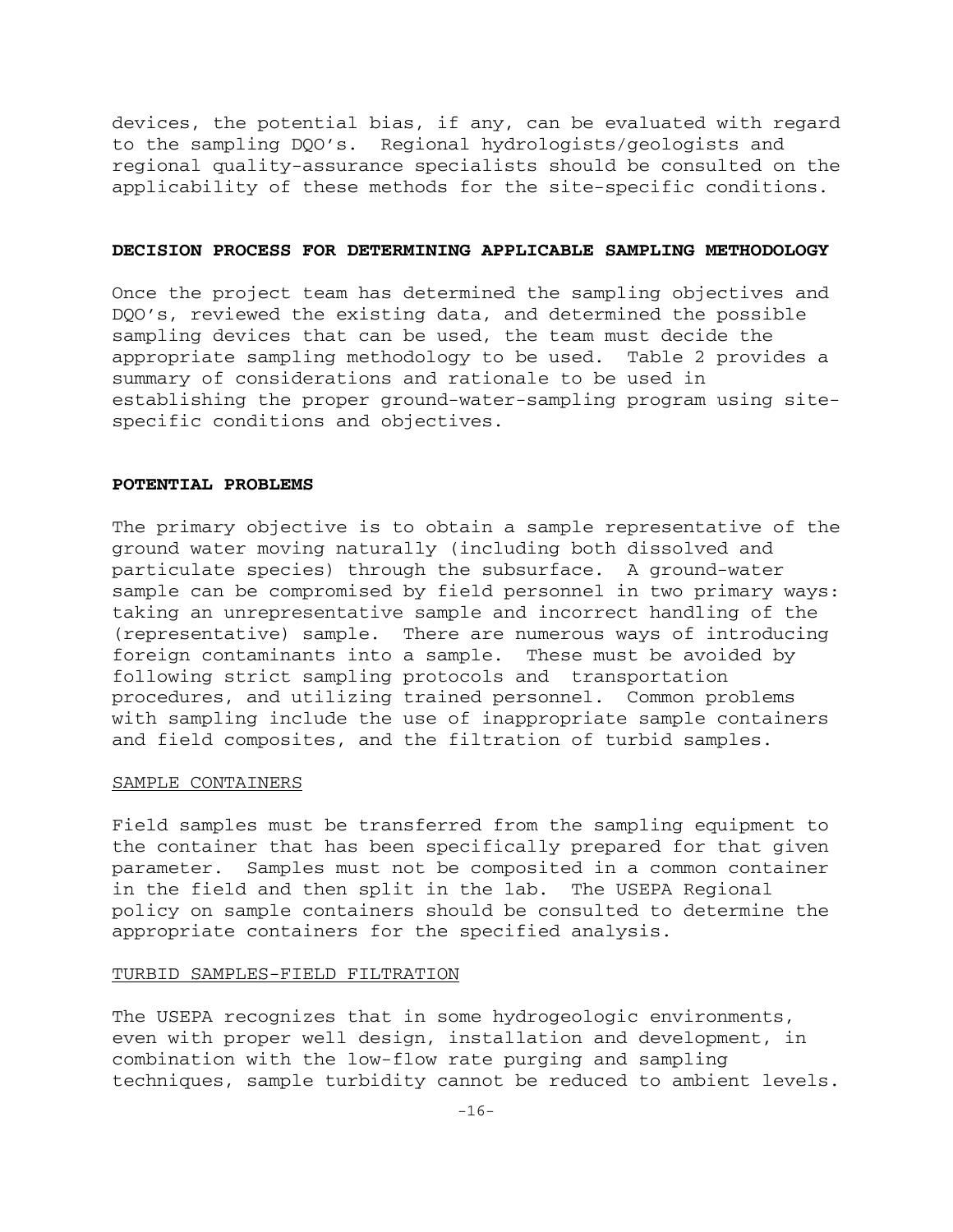The well construction, development and sampling information should be reviewed by the regional geologists or hydrologists to see if the source of the turbidity problems can be resolved or if alternative sampling methodologies should be employed. If the water sample is excessively turbid, the collection of both filtered and unfiltered samples, in combination with turbidity, Total Suspended Solids (TSS), Total Dissolved Solids (TDS), pumping rate and drawdown data is recommended. The filter size used to determine TSS and TDS should be the same as used in the field filtration. An in-line filter should be used to minimize contact with air to avoid precipitation of metals. The typical filter media size used is 0.45 µm because this is commonly accepted as the demarcation between dissolved and non-dissolved species. Other filter sizes may be appropriate but their use should be determined based on site-specific criteria (examples include grain-size distribution, ground-water-flow velocities, mineralogy) and project DQO's. Filter sizes up to 10.0 µm may be warranted because larger size filters may allow particulates that are mobile in ground water to pass through (Puls and Powell, 1992). The changing of filter media size may limit the comparability of the data obtained with other data sets and may affect their use in some geochemical models. Filter media size used on previous data sets from a site, region or aquifer and the data quality objectives should be taken into consideration. The filter media used during the ground-water sampling program should be collected in a suitable container and archived because potential analysis of the media may be helpful for the determination of particulate size, mineralogy, etc.

The first 500 to 1000 milliliters of ground-water sample, depending on sample turbidity, taken through the in-line filter will not be collected for a sample, in order to ensure that the filter media has equilibrated to the sample (manufacturer's recommendations also should be consulted). Because bailers have been shown to increase turbidity while purging and sampling, bailers should be avoided when sampling for trace element, metal, PCB and pesticide constituents. If portable sampling pumps are used, the pumps should be gently lowered to the sampling depth desired, carefully avoiding being lowered to the bottom of the well, and allowed to sit in order to allow any particles mobilized by pump placement to settle. Dedicated sampling equipment installed in the well prior to the commencement of the sampling activities is one of the recommended methods to reduce turbidity artifacts (Puls and Powell, 1992; Kearl et al., 1992; Puls et al., 1992; Puls and Barcelona, 1996).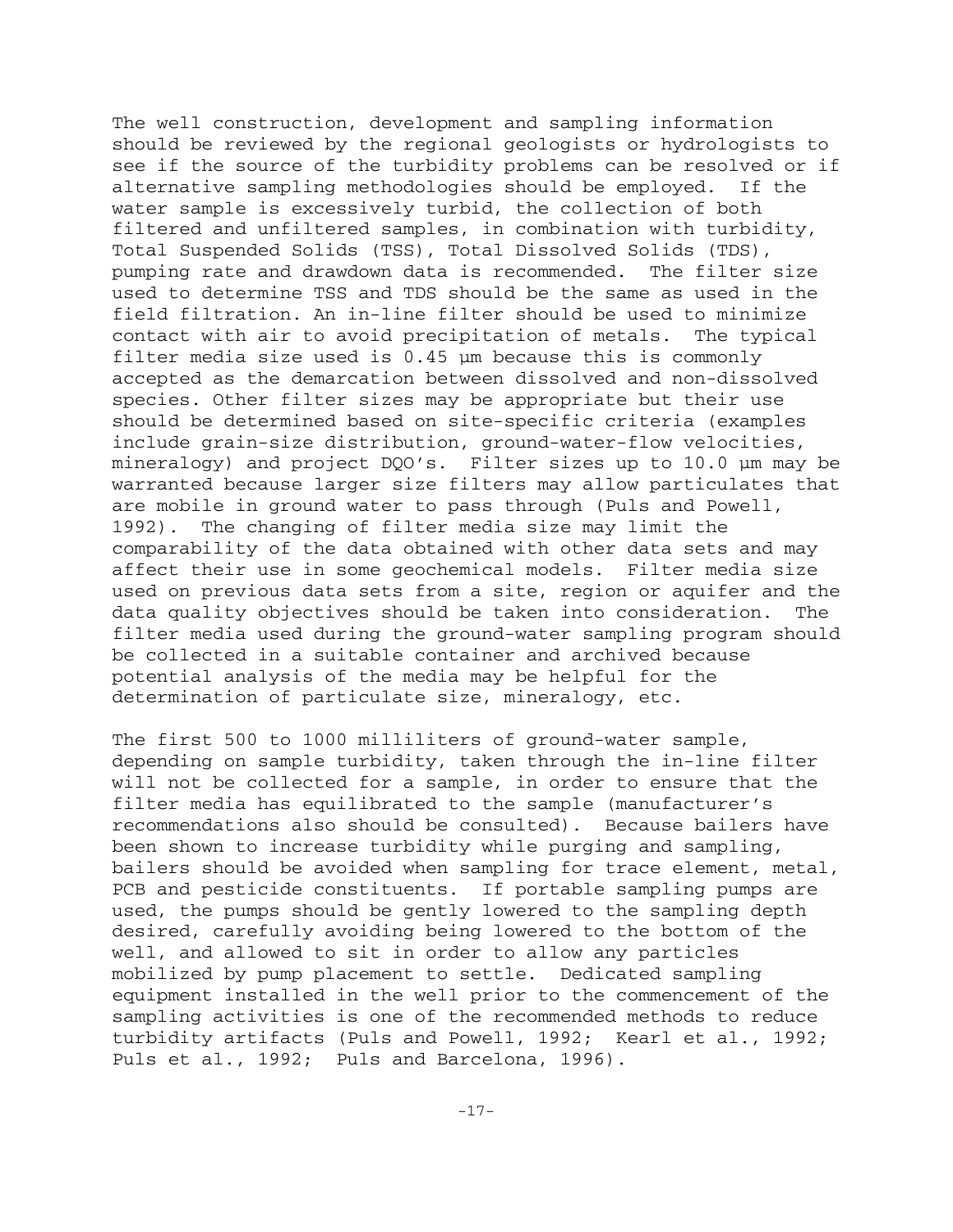#### **SAMPLER DECONTAMINATION**

The specific decontamination protocol for sampling devices is dependent on site-specific conditions, types of equipment used and the types of contaminants encountered. Once removed from the well, non-dedicated sampling equipment should be decontaminated to help ensure that there will be no cross-contamination between wells. Disposable items such as rope and low-grade tubing should be properly disposed between wells. Cleaning thoroughly that portion of the equipment that is going to come into contact with well water is especially important. In addition, a clean plastic sheet should be placed adjacent to or around the well to prevent surface soils from coming in contact with the purging and sampling equipment. The effects of cross-contamination can be minimized by sampling the least contaminated well first and progressing to the more contaminated ones. Equipment blanks should be collected on a regular basis from non-dedicated equipment, the frequency depending on the sampling plan and regional protocols, to document the effectiveness of the decontamination procedures.

The preferred method is to use dedicated sampling equipment whenever possible. Dedicated equipment should still be cleaned on a regular basis to reduce biofouling, and to minimize adsorption effects. Dedicated equipment should have equipment blanks taken after every cleaning.

#### **POST-SAMPLING ACTIVITIES**

Specific activities should be completed at monitoring wells at regular intervals to ensure the acquisition of representative ground-water samples. Activities include hydraulic conductivity testing to determine if a monitoring well needs redeveloping and/or replacing. Another activity that needs to be completed is regular surveying of well measuring points impacted by frost heaving and site activities. The schedules of these activities are to be determined on a site-by-site basis in consultation with regional geologists or hydrologists, but at a minimum, should be every five years.

#### **CONCLUSION**

This document provides a brief summary of the state-of-thescience to be used for Superfund and RCRA ground-water studies.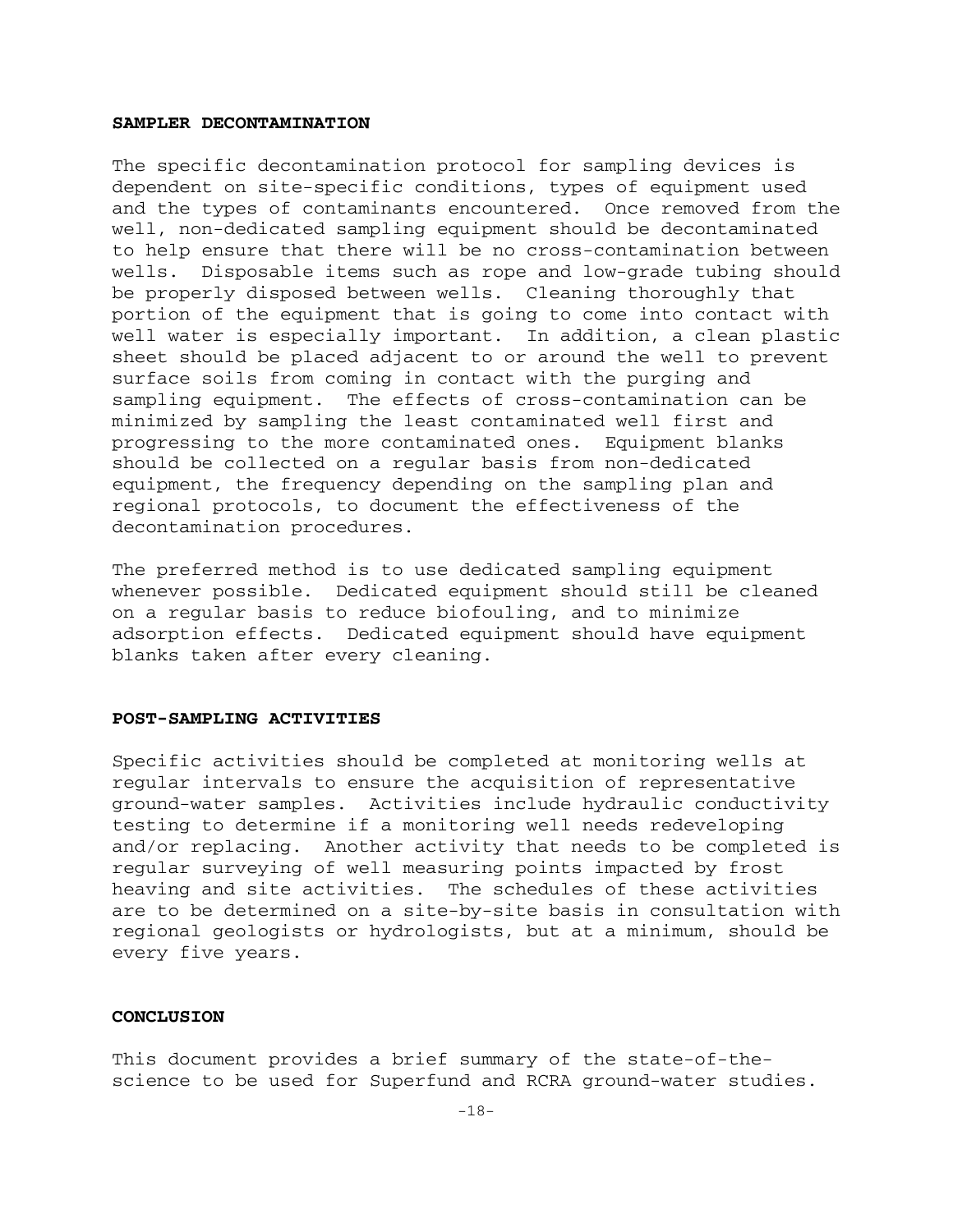As additional research is completed, additional sampling experience with other sampling devices and methods and/or additional contaminants are identified, this paper may be revised to include the new information/concerns. Clearly there is no one sampling method that is applicable for all sampling objectives. As new methods and/or equipment are developed, additional standard operating procedures (SOP's) should be developed and attached to this document. These SOP's for ground-water sampling should include, at a minimum: Introduction, Scope and Application, Equipment, Purging and Sampling Procedures, Field Quality Control, Decontamination Procedures and References. Example SOP's for the low-stress/minimal-drawdown and well-volume sampling procedures have been included as Attachments 3 and 4. These example SOP's are to be considered a pattern or starting point for site-specific ground-water-sampling plans. A more detailed discussion of sampling procedures, devices, techniques, etc. is provided in various publications by the USEPA (Barcelona et al., 1985; U.S. Environmental Protection Agency, 1993) and the U.S. Geological Survey (Wilde et al., 1998).

#### **REFERENCES**

Aller, L., T.W. Bennett, G. Hackett, R.J. Petty, J.H. Lehr, H. Sedoris, D.M. Nielson and J.E. Denne, 1991, Handbook of Suggested Practices for the Design and Installation of Ground-Water Monitoring Wells; U.S. Environmental Protection Agency, EPA/600/4-89/034, 221 pp.

Barcelona, M.J., J.P. Gibb, J.A. Hellfrich and E.E. Garske, 1985, Practical Guide for Ground-Water Sampling; U.S. Environmental Protection Agency, EPA/600/2-85/104, 169 pp.

Garske, E.E., and M.R. Schock, 1986, An Inexpensive Flow-Through Cell and Measurement System for Monitoring Selected Chemical Parameters in Ground Water; Ground Water Monitoring Review, Vol. 6, No. 3, pp. 79-84.

Gibs, J. and T.E. Imbrigiotta, 1990, Well-Purging Criteria for Sampling Purgeable Organic Compounds; Ground Water, Vol. 28, No. 1, pp.68-78.

Herzog, B.L., S.J. Chou, J.R. Valkenburg and R.A. Griffin, 1988, Changes in Volatile Organic Chemical Concentrations After Purging Slowly Recovering Wells; Ground Water Monitoring Review, Vol. 8, No. 4, pp. 93-99.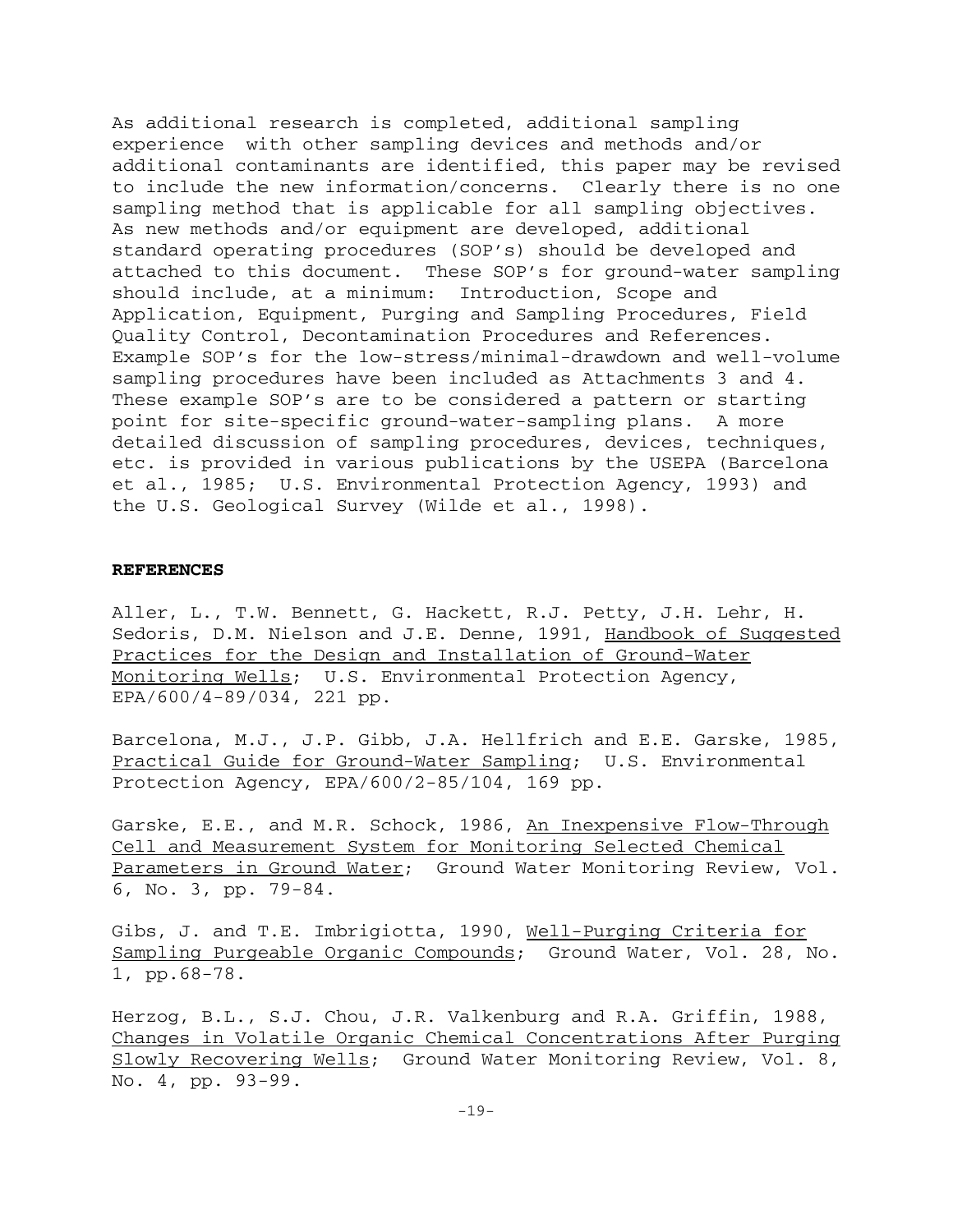Izraeli, R., D. Yeskis, M. Collins, K. Davies and B. Zavala, 1992, Monitoring Well Development Guidelines for Superfund Project Managers; U.S. Environmental Protection Agency Ground Water Forum Paper, 4 pp.

Kearl, P.M., N.E. Korte, and T.A. Cronk, 1992, Suggested Modifications to Ground Water Sampling Procedures Based on Observations from the Colloid Borescope; Ground Water Monitoring Review, Vol. 12, No. 2, pp. 155-161.

Keely, J.F. and K.Boateng, 1987, Monitoring well installation, purging, and sampling techniques - part 1: conceptualizations; Ground Water, Vol.25,No.4 pp. 427-439.

Lapham, W.W., F.D. Wilde and M.T. Koterba, 1997, Guidelines and Standard Procedures for Studies of Ground-Water Quality: Selection and Installation of Wells, and Supporting Documentation; U.S. Geological Survey Water-Resources Investigations Report 96-4233, 110 pp.

McAlary, T.A. and J.F. Barker, 1987, Volatilization Losses of Organics During Ground Water Sampling from Low Permeability Materials; Ground Water Monitoring Review, Vol. 7, No. 4, pp.  $63 - 68$ .

Nielson, D.M., 1991, Practical Handbook of Ground-Water Monitoring; Lewis Publishers, 717 pp.

Parker, L.V. and T.A. Ranney, 1998, Sampling Trace-Level Organic Solutes with Polymeric Tubing: Part 2, Dynamic Studies; Ground Water Monitoring and Remediation, Vol. 18, No. 1, pp. 148-155.

Pohlmann, K.F., R.P. Blegen and J.W. Hess, 1990, Field Comparison of Ground-Water Sampling Devices for Hazardous Waste Sites: An Evaluation using Volatile Organic Compounds; U.S. Environmental Protection Agency, EPA/600/4-90/028, 102 pp.

Pohlmann, K.F. and A.J. Alduino, 1992, GROUND-WATER ISSUE PAPER: Potential Sources of Error in Ground-Water Sampling at Hazardous Waste Sites; U.S. Environmental Protection Agency, EPA/540/S-92/019.

Puls, R.W., J.H. Eychaner and R.M. Powell, 1990, ENVIRONMENTAL RESEARCH BRIEF: Colloidal-Facilitated Transport of Inorganic Contaminants in Ground Water: Part I. Sampling Considerations; U.S. Environmental Protection Agency, EPA/600/M-90/023, 12 pp.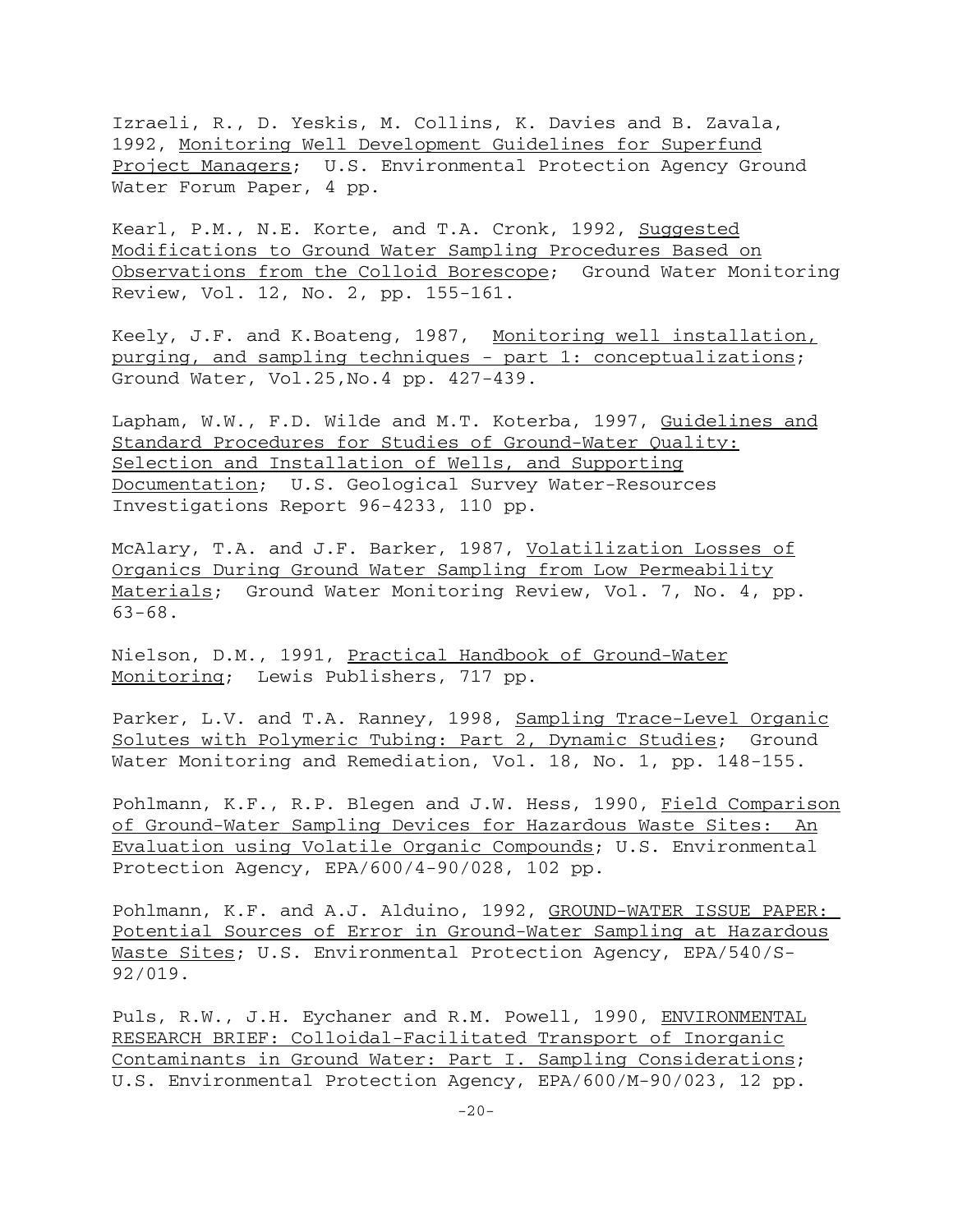Puls, R.W. and R.M. Powell, 1992, Acquisition of Representative Ground Water Quality Samples for Metals; Ground Water Monitoring Review, Vol. 12, No. 3, pp. 167-176.

Puls, R.W., D.A. Clark, B. Bledsoe, R.M. Powell and C.J. Paul, 1992, Metals in Ground Water: Sampling Artifacts and Reproducibility; Hazardous Waste and Hazardous Materials, Vol. 9, No. 2, pp. 149-162.

Puls, R.W. and M.J. Barcelona, 1996, GROUND-WATER ISSUE PAPER: Low-Flow (Minimal Drawdown) Ground-Water Sampling Procedures; U.S. Environmental Protection Agency, EPA/540/S-95/504, 12 pp.

Tai, D.Y., K.S. Turner, and L.A. Garcia, 1991, The Use of a Standpipe to Evaluate Ground Water Samples; Ground Water Monitoring Review, Vol. 11, No. 1, pp. 125-132.

Thornhill, J.T., 1989, GROUND-WATER ISSUE PAPER: Accuracy of Depth to Water Measurements; U.S. Environmental Protection Agency, EPA/540/4-89/002, 3 pp.

U.S. Environmental Protection Agency, 1992, RCRA Ground-Water Monitoring: Draft Technical Guidance; EPA/530-R-93-001.

U.S. Environmental Protection Agency, 1993, Subsurface Characterization and Monitoring Techniques: A Desk Reference Guide: Volume I: Solids and Ground Water Appendices A and B; EPA/625/R-93/003a.

U.S. Environmental Protection Agency, 1995, Ground Water Sampling - A Workshop Summary, Dallas, Texas, November 30-December 2, 1993; EPA/600/R-94/205, 146 pp.

Vroblesky, D.A., 2001a, User's guide for polyethylene-based passive diffusion bag samplers to obtain volatile organic compound concentrations in wells, Part 1: Deployment, recovery, data interpretation, and quality control and assurance; U.S. Geological Survey Water-Resources Investigations Report 01-4060, 18 pp.

Vroblesky, D.A. ed., 2001b, User's guide for polyethylene-based passive diffusion bag samplers to obtain volatile organic compound concentrations in wells, Part 2: Field Tests; U.S. Geological Survey Water-Resources Investigations Report 01-4061, variously paginated.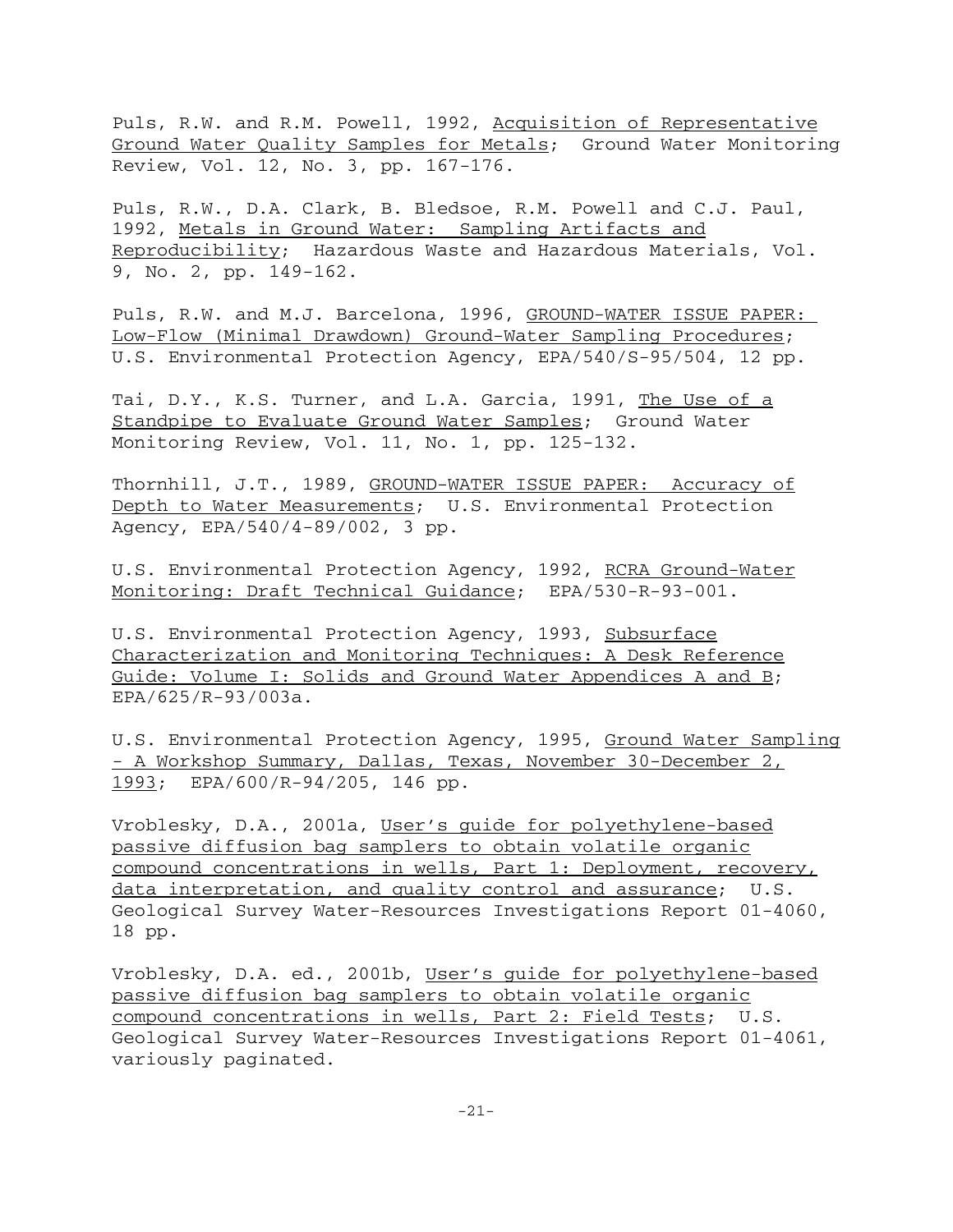Vroblesky, D.A. and Hyde, W.T., 1997, Diffusion samplers as an inexpensive approach to monitoring VOCs in ground water; Ground Water Monitoring and Remediation, Vol. 17, No. 3, pp. 177-184.

Wilde, F.D., D.B. Radtke, J.Gibs and R.T. Iwatsubo, eds., 1998, National Field Manual for the Collection of Water-Quality Data; U.S. Geological Survey Techniques of Water-Resources Investigations, Book 9, Handbooks for Water-Resources Investigations, variously paginated.

Wilkin, R.T., M.S. McNeil, C.J. Adair and J.T. Wilson, 2001, Field Measurement of Dissolved Oxygen: A Comparison of Methods, Ground Water Monitoring and Remediation, Vol. 21, No. 4, pp. 124 132.

Yeskis, D., K. Chiu, S. Meyers, J. Weiss and T. Bloom, 1988, A Field Study of Various Sampling Devices and Their Effects on Volatile Organic Contaminants; Proceedings of the Second National Outdoor Action Conference on Aquifer Restoration, Ground Water Monitoring and Geophysical Methods, National Water Well Association, May 1988.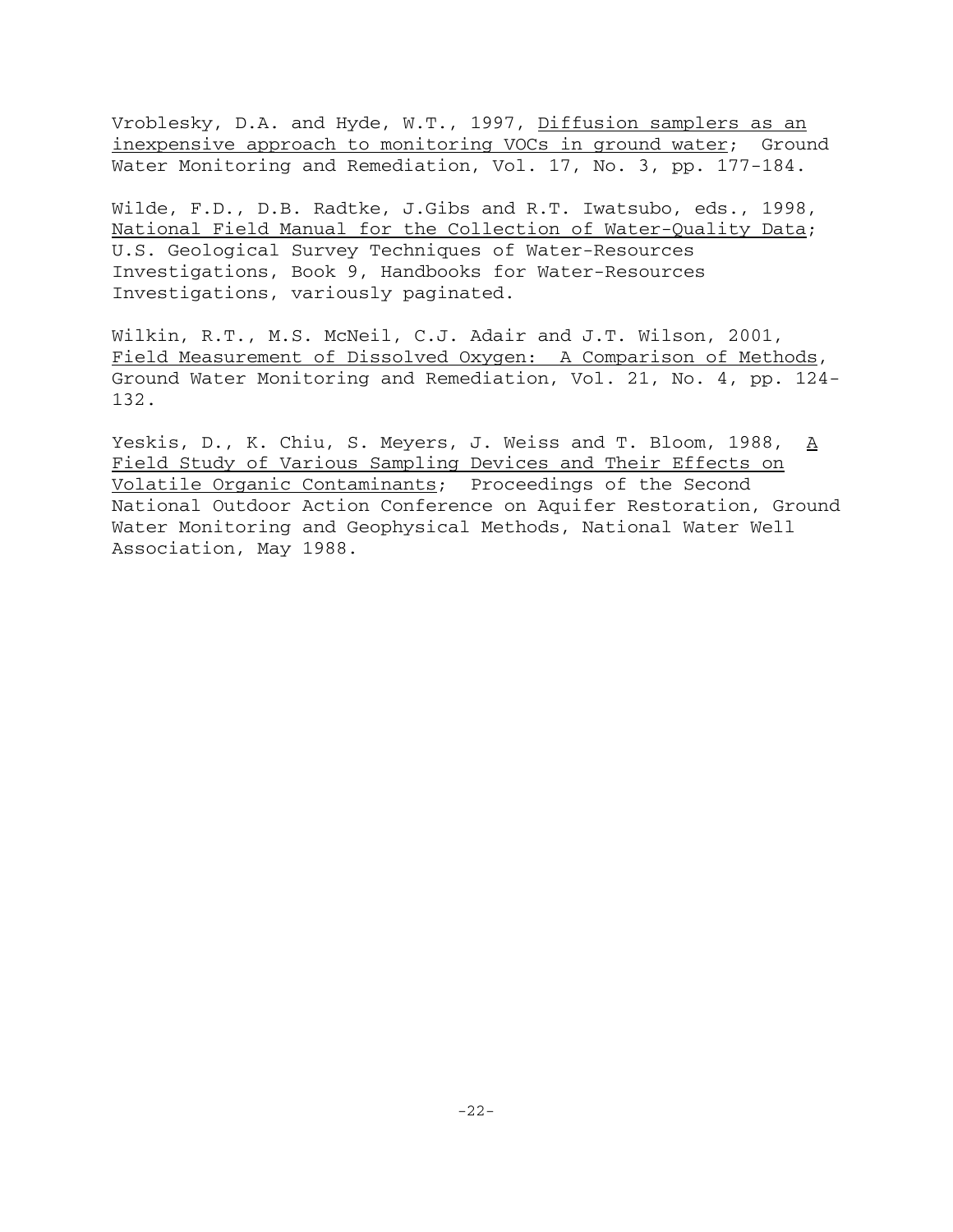| <b>Parameter</b>                         | <b>Stabilization Criteria</b>                          | <b>Reference</b>                                |
|------------------------------------------|--------------------------------------------------------|-------------------------------------------------|
| pH                                       | $+/-$ 0.1                                              | Puls and Barcelona, 1996; Wilde et al.,<br>1998 |
| specific electrical<br>conductance (SEC) | $+/- 3\%$                                              | Puls and Barcelona, 1996                        |
| oxidation-reduction<br>potential (ORP)   | $+/- 10$ millivolts                                    | Puls and Barcelona, 1996                        |
| turbidity                                | $+/- 10\%$ (when turbidity is<br>greater than 10 NTUs) | Puls and Barcelona, 1996; Wilde et al.,<br>1998 |
| dissolved oxygen (DO)                    | $+\prime$ - 0.3 milligrams per liter                   | Wilde et al., 1998                              |

**TABLE 1: Stabilization Criteria with References for Water-Quality-Indicator Parameters**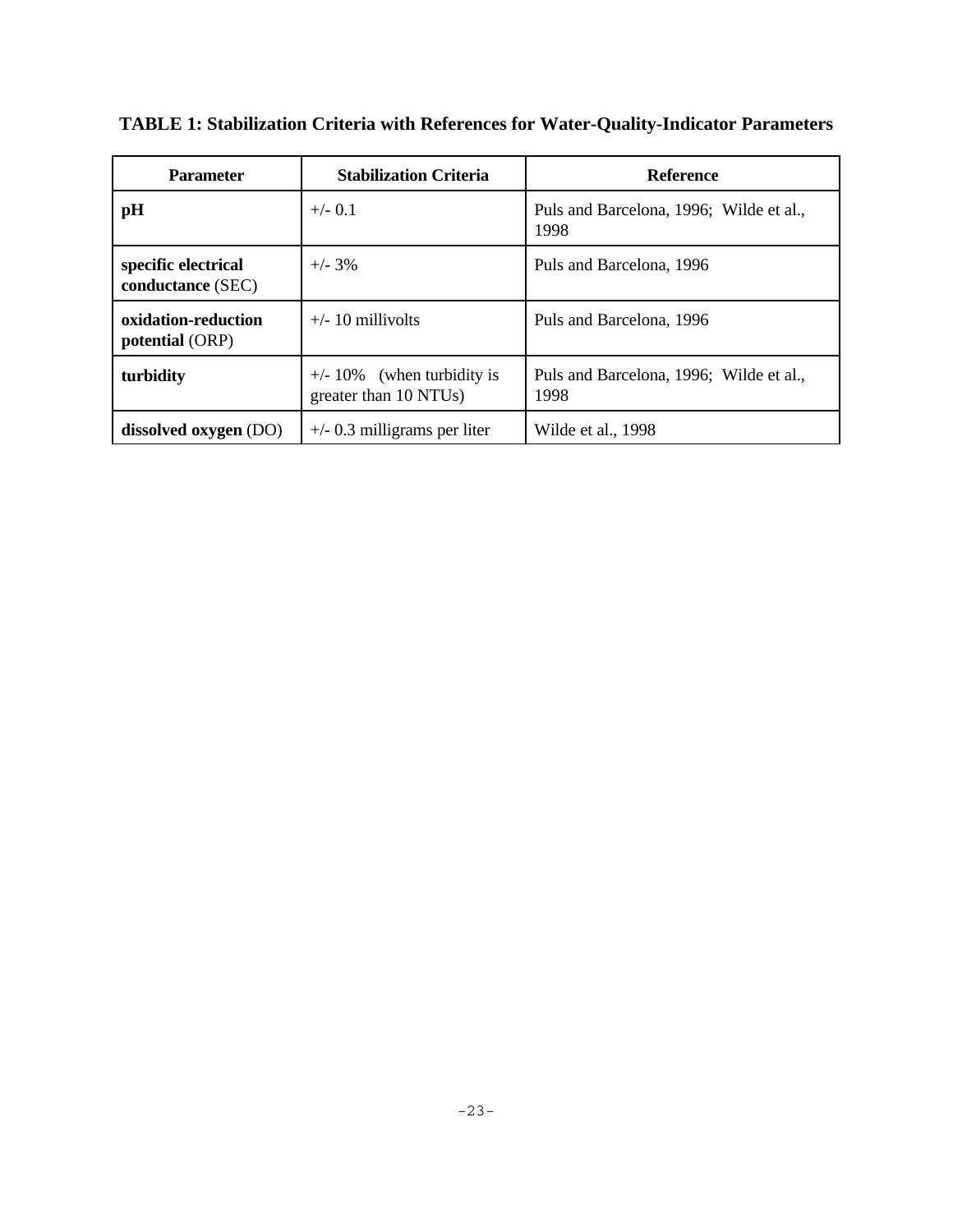|                                                                                                                        | <b>Low-Stress Approach</b>                                                                                                                                                                        | <b>Well-Volume Approach</b>                                                                                                                                                                                    | <b>Others</b> (such as passive diffusion<br>samplers, in-situ samplers, and other non-<br>traditional ground-water sampling pumps)                                                                                  |
|------------------------------------------------------------------------------------------------------------------------|---------------------------------------------------------------------------------------------------------------------------------------------------------------------------------------------------|----------------------------------------------------------------------------------------------------------------------------------------------------------------------------------------------------------------|---------------------------------------------------------------------------------------------------------------------------------------------------------------------------------------------------------------------|
| <b>Applicable Geologic</b><br>$Materials1$                                                                             | Materials with moderate to high<br>hydraulic conductivities. May be<br>applicable to some low hydraulic<br>conductivities, if can meet minimal<br>drawdown criteria.                              | Materials with low to high hydraulic<br>conductivities                                                                                                                                                         | Materials with very low to high hydraulic<br>conductivities                                                                                                                                                         |
| <b>Aquifer/Plume</b><br><b>Characterization Data</b><br><b>Needs prior to Choosing</b><br>Sampling Method <sup>2</sup> | High definition of vertical hydraulic<br>conductivity distribution and vertical<br>contaminant distribution                                                                                       | Plume and hydraulic conductivity<br>distributions are less critical                                                                                                                                            | May need to consider the degree of<br>hydraulic and contaminant vertical<br>distribution definition dependent on Data<br>Quality Objectives and sampler type.                                                       |
| <b>Constituent Types</b><br><b>Method is Applicable</b>                                                                | Mainly recommended for constituents<br>which can be biased by turbidity in<br>wells. Applicable for most other<br>contaminants.                                                                   | Applicable for all sampling parameters.<br>However, if turbidity values are<br>elevated, low-stress approach may be<br>more applicable if constituents of<br>concern are turbidity sensitive.                  | Constituents of concern will be dependent<br>on the type of sampler.                                                                                                                                                |
| <b>Data Quality Objectives</b>                                                                                         | 1) High resolution of plume definition<br>both vertically and horizontally.<br>2) Reduce bias from other sampling<br>methods if turbidity is of concern.<br>3) Target narrow sections of aquifer. | 1) Basic site characterization<br>2) Moderate to high resolution of plume<br>definition (will be dependent on screen<br>length).<br>3) Target sample composition to<br>represent entire screened/open interval | 1) Can be applicable to basic site<br>characterization, depending on sampler<br>and methodology used.<br>2) Can reduce bias from other sampling<br>methods.<br>3) May yield high resolution of plume<br>definition. |

### **TABLE 2: Applicability of Different Approaches for Purging and Sampling Monitoring Wells**

<sup>1</sup>Hydraulic conductivities of aquifer materials vary from low hydraulic conductivities (clays, silts, very fine sands) to high conductivities (gravels, sands, weathered bedrock zones). This term for the use on this table is subjective, and is more dependent on the drawdown induced in a monitoring well when sampled with a ground-water sampling pump. For instance, in a well being pumped at 4 liters per minute (l/min) with less than 0.1 feet of drawdown, can be considered to have high hydraulic conductivity. A well that can sustain a 0.2 to 0.4 l/min pumping rate, but has more than 0.5 feet of drawdown can be considered to have low hydraulic conductivity. To assign absolute values of hydraulic conductivities to well performance and sustainable pumping rates cannot be completed because of the many factors in monitoring well construction, such as well diameter, screen open area, and length of screen.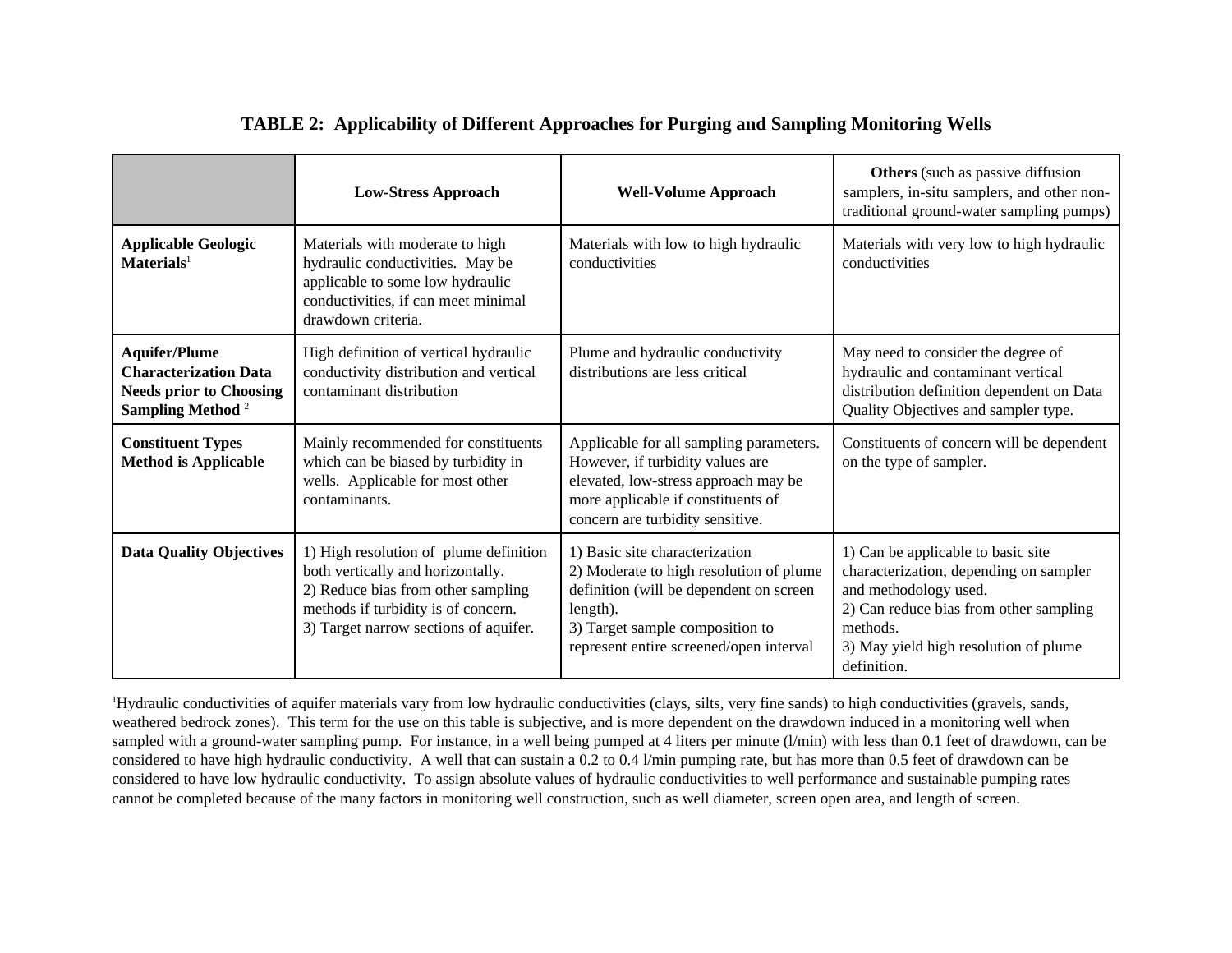$2^2$  See last paragraph under the **SAMPLING OBJECTIVES** section.

## **ATTACHMENT 1**

# **Example Sampling Checklist**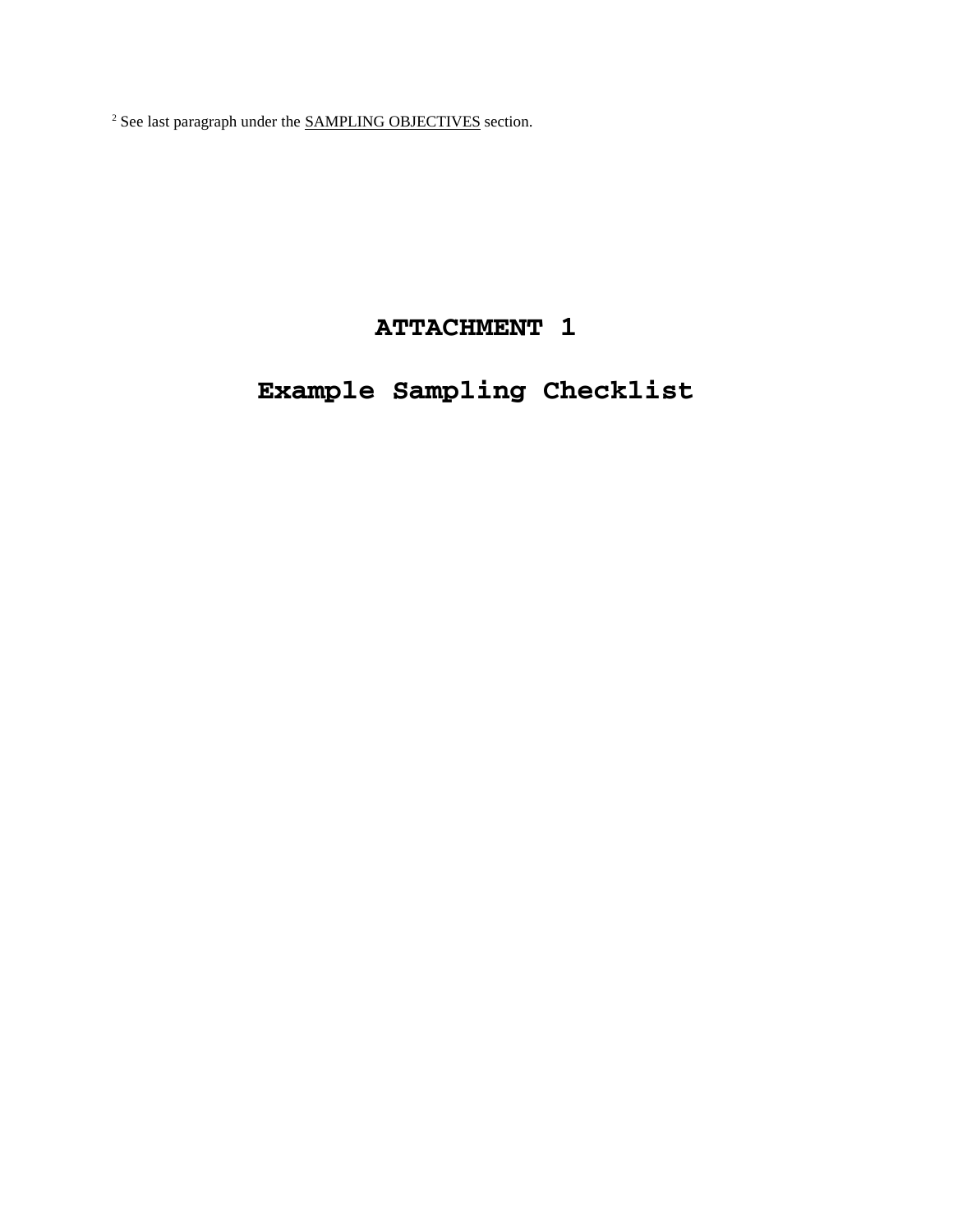### **SAMPLING CHECKLIST**

Well Identification:\_\_\_\_\_\_\_\_\_\_\_\_\_\_\_\_\_\_\_\_\_\_\_\_

Map of Site Included: Y or N Wells Clearly Identified w/ Roads: Y or N Well Construction Diagram Attached: Y or N

#### **Well Construction:**

| Diameter of Borehole: | Diameter of Casing: |
|-----------------------|---------------------|
| Casing Material:      | Screen Material:    |
| Screen Length:        | Total Depth:        |

Approximate Depth to Water: Maximum Well Development Pumping Rate:\_\_\_\_\_\_\_\_\_\_\_\_\_\_\_\_\_ Date of Last Well Development:

#### **Previous Sampling Information:**

 Was the Well Sampled Previously: Y or N (If Sampled, Fill Out Table Below)

| Table of Previous Sampling Information |                       |                            |         |                                                         |  |  |  |
|----------------------------------------|-----------------------|----------------------------|---------|---------------------------------------------------------|--|--|--|
| Parameter                              | Previously<br>Sampled | Number of<br>Times Sampled | Maximum | Notes (include<br>Concentration   previous purge rates) |  |  |  |
|                                        |                       |                            |         |                                                         |  |  |  |
|                                        |                       |                            |         |                                                         |  |  |  |
|                                        |                       |                            |         |                                                         |  |  |  |
|                                        |                       |                            |         |                                                         |  |  |  |
|                                        |                       |                            |         |                                                         |  |  |  |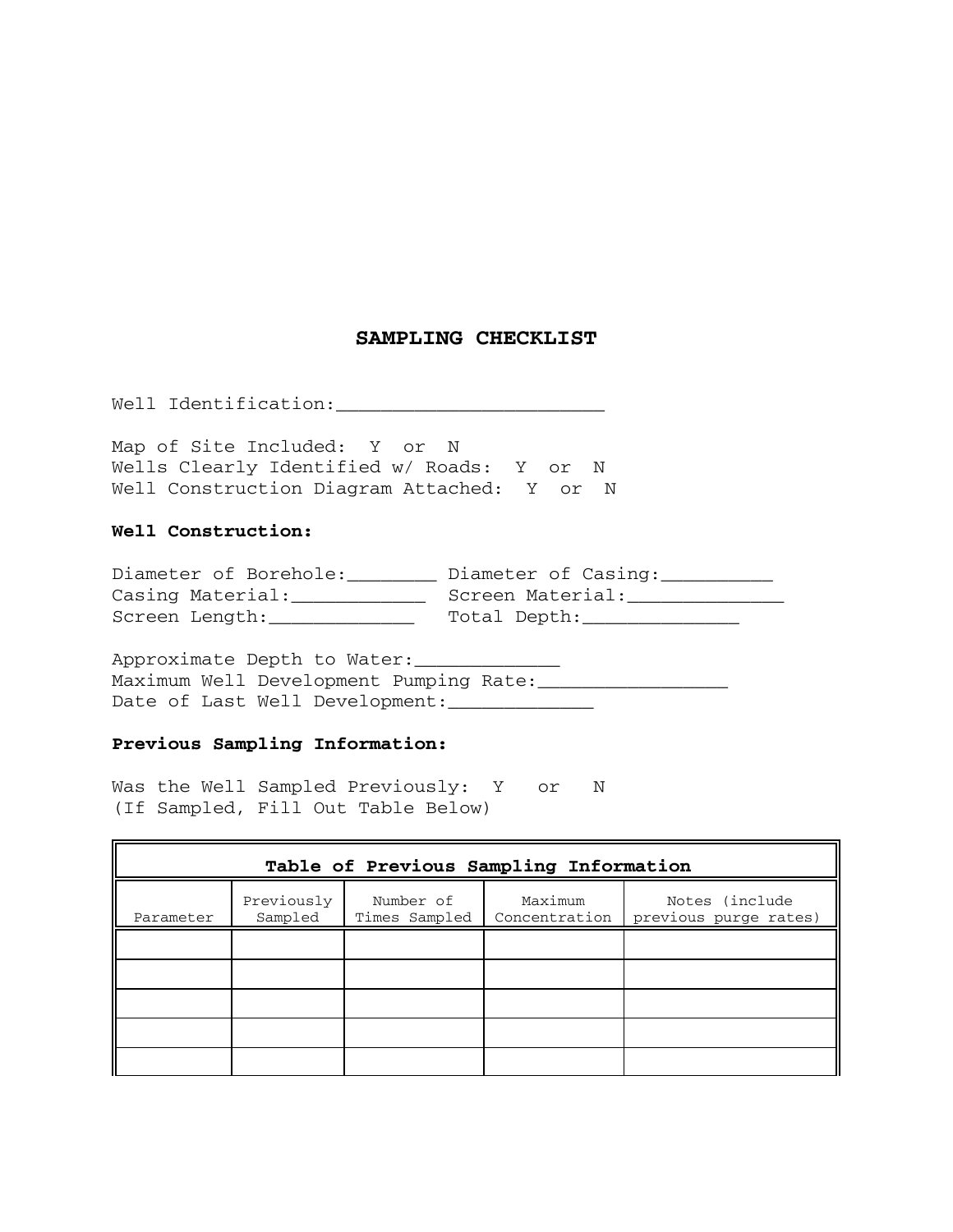## **ATTACHMENT 2**

**Example Ground-Water Sampling Field Sheets**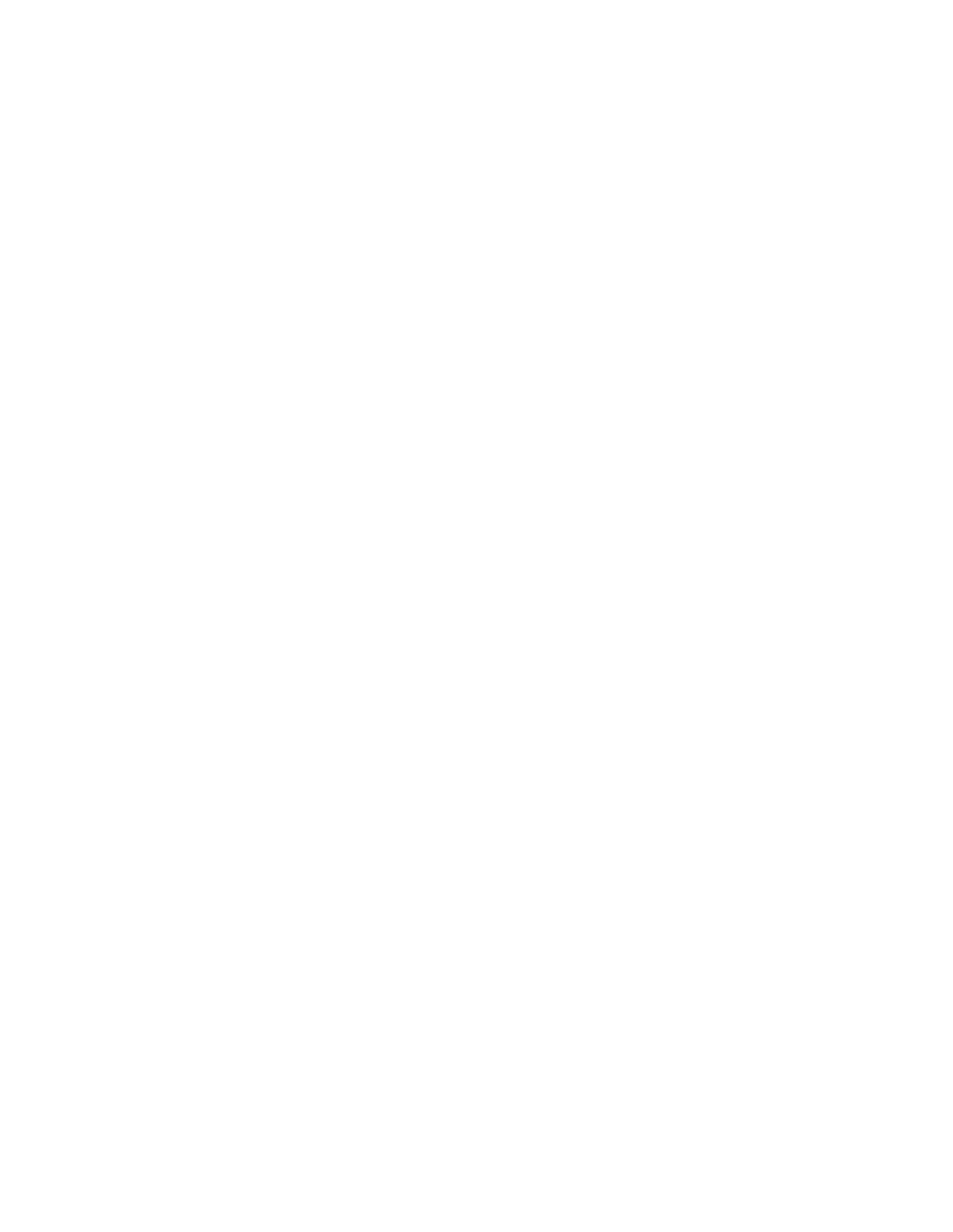| GROUND-WATER SAMPLING RECORD |                                            | Well ID:                                                                               |  |
|------------------------------|--------------------------------------------|----------------------------------------------------------------------------------------|--|
|                              |                                            | $\begin{minipage}{0.9\linewidth} \texttt{Station} & \texttt{#:}\xspace \end{minipage}$ |  |
|                              | Well Depth: Depth to Water: Well Diameter: |                                                                                        |  |
|                              |                                            |                                                                                        |  |
|                              |                                            |                                                                                        |  |
|                              |                                            |                                                                                        |  |
|                              |                                            |                                                                                        |  |

#### GROUND-WATER SAMPLING PARAMETERS

| Time | Water<br>Level           | Volume<br>Pumped         | Pumping<br>Rate                                                     | <b>DO</b><br>(mg/l)                                                                                                                                                                                                                                                                                                                                                                                                                                                           | Temp.<br>$({}^{0}C)$                                                                                                                                                                                                                                                                                                                                                                                                                                                                        | <b>SEC</b><br>$(\mu S/cm)$                                                                                                                                                                                                                                                                                                                                                                                                                                                    | pH      | <b>ORP</b><br>(mV)       | Turbidity<br>(NTU)       |
|------|--------------------------|--------------------------|---------------------------------------------------------------------|-------------------------------------------------------------------------------------------------------------------------------------------------------------------------------------------------------------------------------------------------------------------------------------------------------------------------------------------------------------------------------------------------------------------------------------------------------------------------------|---------------------------------------------------------------------------------------------------------------------------------------------------------------------------------------------------------------------------------------------------------------------------------------------------------------------------------------------------------------------------------------------------------------------------------------------------------------------------------------------|-------------------------------------------------------------------------------------------------------------------------------------------------------------------------------------------------------------------------------------------------------------------------------------------------------------------------------------------------------------------------------------------------------------------------------------------------------------------------------|---------|--------------------------|--------------------------|
|      |                          |                          | $\overline{\phantom{a}}$                                            | $\overline{\phantom{a}}$                                                                                                                                                                                                                                                                                                                                                                                                                                                      |                                                                                                                                                                                                                                                                                                                                                                                                                                                                                             |                                                                                                                                                                                                                                                                                                                                                                                                                                                                               |         |                          |                          |
|      |                          |                          |                                                                     |                                                                                                                                                                                                                                                                                                                                                                                                                                                                               |                                                                                                                                                                                                                                                                                                                                                                                                                                                                                             |                                                                                                                                                                                                                                                                                                                                                                                                                                                                               |         |                          |                          |
|      |                          |                          |                                                                     |                                                                                                                                                                                                                                                                                                                                                                                                                                                                               |                                                                                                                                                                                                                                                                                                                                                                                                                                                                                             | $\frac{1}{2}$                                                                                                                                                                                                                                                                                                                                                                                                                                                                 |         |                          |                          |
|      |                          |                          | $\overline{\phantom{a}}$                                            | ____________                                                                                                                                                                                                                                                                                                                                                                                                                                                                  | $\begin{tabular}{cccccc} \multicolumn{2}{c} {\textbf{1}} & \multicolumn{2}{c} {\textbf{2}} & \multicolumn{2}{c} {\textbf{3}} & \multicolumn{2}{c} {\textbf{4}} & \multicolumn{2}{c} {\textbf{5}} & \multicolumn{2}{c} {\textbf{6}} & \multicolumn{2}{c} {\textbf{7}} & \multicolumn{2}{c} {\textbf{8}} & \multicolumn{2}{c} {\textbf{9}} & \multicolumn{2}{c} {\textbf{1}} & \multicolumn{2}{c} {\textbf{1}} & \multicolumn{2}{c} {\textbf{1}} & \multicolumn{2}{c} {\textbf{1}} & \multic$ |                                                                                                                                                                                                                                                                                                                                                                                                                                                                               |         | $\overline{\phantom{a}}$ |                          |
|      |                          |                          | $\overline{\phantom{a}}$ . The contract of $\overline{\phantom{a}}$ | $\overline{\phantom{a}}$ and $\overline{\phantom{a}}$ and $\overline{\phantom{a}}$                                                                                                                                                                                                                                                                                                                                                                                            | $\frac{1}{2} \left( \frac{1}{2} \right) \left( \frac{1}{2} \right) \left( \frac{1}{2} \right) \left( \frac{1}{2} \right) \left( \frac{1}{2} \right) \left( \frac{1}{2} \right) \left( \frac{1}{2} \right) \left( \frac{1}{2} \right) \left( \frac{1}{2} \right) \left( \frac{1}{2} \right) \left( \frac{1}{2} \right) \left( \frac{1}{2} \right) \left( \frac{1}{2} \right) \left( \frac{1}{2} \right) \left( \frac{1}{2} \right) \left( \frac{1}{2} \right) \left( \frac$                  |                                                                                                                                                                                                                                                                                                                                                                                                                                                                               |         |                          |                          |
|      | $\overline{\phantom{a}}$ | $\overline{\phantom{a}}$ | $\overline{\phantom{a}}$                                            | $\begin{tabular}{cccccc} \multicolumn{2}{c} {\textbf{1} } & \multicolumn{2}{c} {\textbf{2} } & \multicolumn{2}{c} {\textbf{3} } & \multicolumn{2}{c} {\textbf{4} } & \multicolumn{2}{c} {\textbf{5} } & \multicolumn{2}{c} {\textbf{6} } & \multicolumn{2}{c} {\textbf{7} } & \multicolumn{2}{c} {\textbf{8} } & \multicolumn{2}{c} {\textbf{9} } & \multicolumn{2}{c} {\textbf{10} } & \multicolumn{2}{c} {\textbf{11} } & \multicolumn{2}{c} {\textbf{12} } & \multicolumn$ | $\overline{\phantom{a}}$                                                                                                                                                                                                                                                                                                                                                                                                                                                                    | $\begin{tabular}{cccccc} \multicolumn{2}{c} {\textbf{1} } & \multicolumn{2}{c} {\textbf{2} } & \multicolumn{2}{c} {\textbf{3} } & \multicolumn{2}{c} {\textbf{4} } & \multicolumn{2}{c} {\textbf{5} } & \multicolumn{2}{c} {\textbf{6} } & \multicolumn{2}{c} {\textbf{7} } & \multicolumn{2}{c} {\textbf{8} } & \multicolumn{2}{c} {\textbf{9} } & \multicolumn{2}{c} {\textbf{10} } & \multicolumn{2}{c} {\textbf{11} } & \multicolumn{2}{c} {\textbf{12} } & \multicolumn$ | _______ | $\overline{\phantom{a}}$ |                          |
|      |                          |                          |                                                                     |                                                                                                                                                                                                                                                                                                                                                                                                                                                                               |                                                                                                                                                                                                                                                                                                                                                                                                                                                                                             |                                                                                                                                                                                                                                                                                                                                                                                                                                                                               |         |                          |                          |
|      |                          |                          |                                                                     |                                                                                                                                                                                                                                                                                                                                                                                                                                                                               |                                                                                                                                                                                                                                                                                                                                                                                                                                                                                             |                                                                                                                                                                                                                                                                                                                                                                                                                                                                               |         |                          |                          |
|      |                          |                          |                                                                     |                                                                                                                                                                                                                                                                                                                                                                                                                                                                               |                                                                                                                                                                                                                                                                                                                                                                                                                                                                                             |                                                                                                                                                                                                                                                                                                                                                                                                                                                                               |         |                          |                          |
|      |                          |                          |                                                                     |                                                                                                                                                                                                                                                                                                                                                                                                                                                                               |                                                                                                                                                                                                                                                                                                                                                                                                                                                                                             |                                                                                                                                                                                                                                                                                                                                                                                                                                                                               |         |                          |                          |
|      |                          |                          |                                                                     |                                                                                                                                                                                                                                                                                                                                                                                                                                                                               |                                                                                                                                                                                                                                                                                                                                                                                                                                                                                             |                                                                                                                                                                                                                                                                                                                                                                                                                                                                               |         |                          |                          |
|      |                          |                          |                                                                     |                                                                                                                                                                                                                                                                                                                                                                                                                                                                               |                                                                                                                                                                                                                                                                                                                                                                                                                                                                                             | Sample CRL #: ________________OTR #: _______________ITR #: ____________________SAS #: ________________________                                                                                                                                                                                                                                                                                                                                                                |         |                          |                          |
|      | Parameters Collected     |                          | <u> 1980 - Johann Stein, fransk politik (d. 1980)</u>               |                                                                                                                                                                                                                                                                                                                                                                                                                                                                               |                                                                                                                                                                                                                                                                                                                                                                                                                                                                                             | Number of Bottles                                                                                                                                                                                                                                                                                                                                                                                                                                                             |         |                          | <b>Bottle Lot Number</b> |
|      |                          |                          |                                                                     |                                                                                                                                                                                                                                                                                                                                                                                                                                                                               |                                                                                                                                                                                                                                                                                                                                                                                                                                                                                             |                                                                                                                                                                                                                                                                                                                                                                                                                                                                               |         |                          |                          |
|      |                          |                          |                                                                     |                                                                                                                                                                                                                                                                                                                                                                                                                                                                               |                                                                                                                                                                                                                                                                                                                                                                                                                                                                                             |                                                                                                                                                                                                                                                                                                                                                                                                                                                                               |         |                          |                          |
|      |                          |                          |                                                                     |                                                                                                                                                                                                                                                                                                                                                                                                                                                                               |                                                                                                                                                                                                                                                                                                                                                                                                                                                                                             |                                                                                                                                                                                                                                                                                                                                                                                                                                                                               |         |                          |                          |
|      |                          |                          |                                                                     |                                                                                                                                                                                                                                                                                                                                                                                                                                                                               |                                                                                                                                                                                                                                                                                                                                                                                                                                                                                             |                                                                                                                                                                                                                                                                                                                                                                                                                                                                               |         |                          |                          |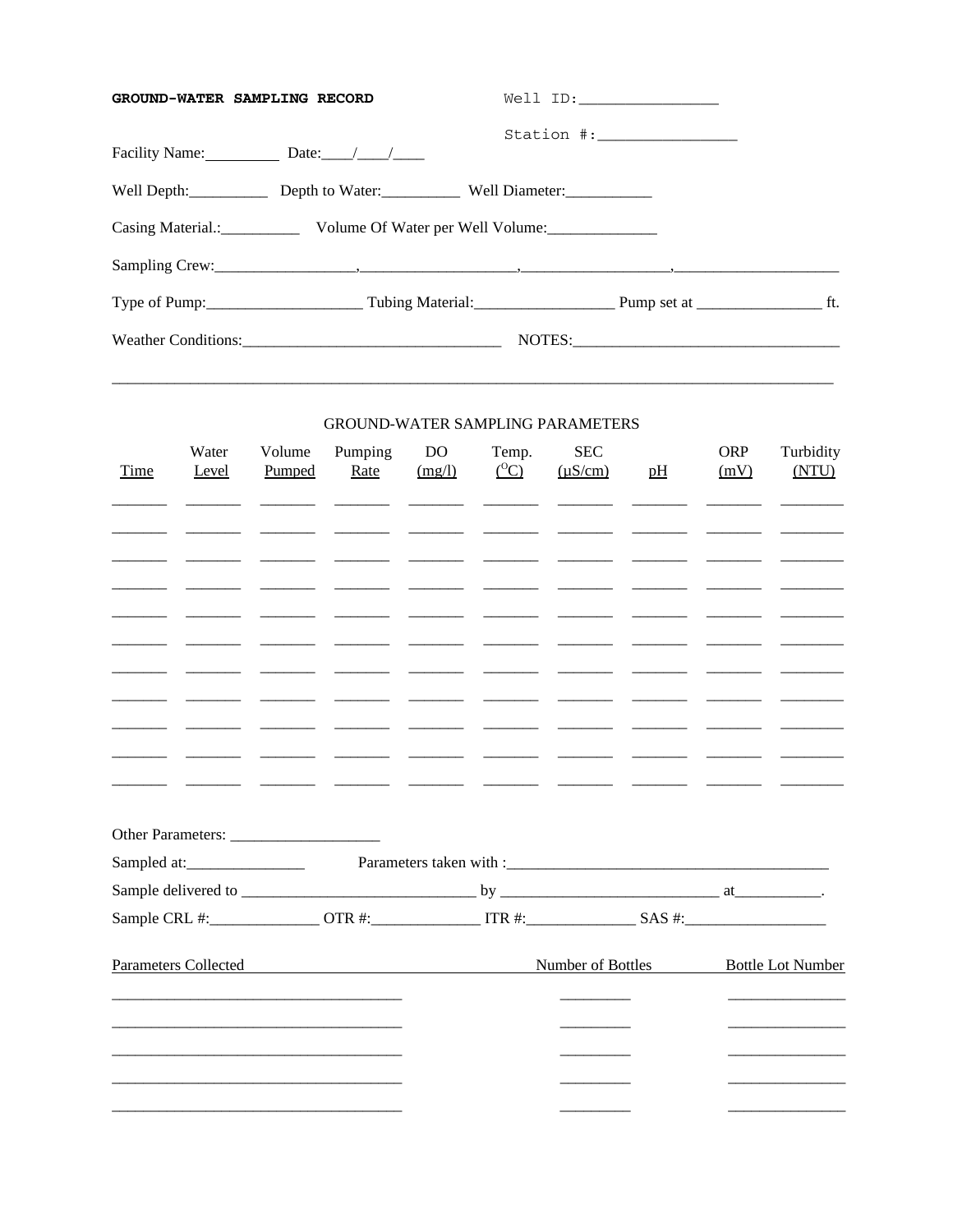### **Ground Water Sampling Log**

| Site Name:                               | $Well1$ #:                              | Date:            |
|------------------------------------------|-----------------------------------------|------------------|
| Well Depth ( $Ft-BTOC^1$ ):              | $Screen$ $Interval(Ft)$ :               |                  |
| Well Dia.:                               | Casing Material:                        | Sampling Device: |
| <b>Pump placement</b> (Ft from $TOC2$ ): |                                         |                  |
| Measuring Point:                         | Water level $(s \text{tatic})$ $(Ft)$ : |                  |
| Water level (pumping) $(Ft)$ :           | <b>Pump rate</b> $(Liter/min)$ :        |                  |
| Sampling Personnel:                      |                                         |                  |

**Other info:** (such as sample numbers, weather conditions and field notes)

| Time | Pumping<br>rates<br>(L/Min) | Water<br><b>level</b><br>(f <sub>t</sub> ) | DO<br>(mg/L) | ORP<br>(mv) | SEC <sup>3</sup> | Turb.<br>(NTU) | рH | Temp.<br>$(C^{\circ})$ | Volume<br>pumped<br>(L) |
|------|-----------------------------|--------------------------------------------|--------------|-------------|------------------|----------------|----|------------------------|-------------------------|
|      |                             |                                            |              |             |                  |                |    |                        |                         |
|      |                             |                                            |              |             |                  |                |    |                        |                         |
|      |                             |                                            |              |             |                  |                |    |                        |                         |
|      |                             |                                            |              |             |                  |                |    |                        |                         |
|      |                             |                                            |              |             |                  |                |    |                        |                         |
|      |                             |                                            |              |             |                  |                |    |                        |                         |
|      |                             |                                            |              |             |                  |                |    |                        |                         |

**Water Quality Indicator Parameters** 

**Type of Samples collected:**  $\frac{Stabilization Criteria}{S}$ 

|       | D.0. |           | $+/-$ 0.3 mg/1 |
|-------|------|-----------|----------------|
| Turb. |      | $+/- 10%$ |                |
|       | S.C. |           | $+/- 3%$       |
|       | ORP  |           | $+/- 10$ mV    |
|       | рH   |           | $+/- 0.1$ unit |
|       |      |           |                |

 **1-casing volume was:**

**Total volume purged prior to sample collection**:

**1BTOC-Below Top of Casing**

**2TOC-Top of Casing**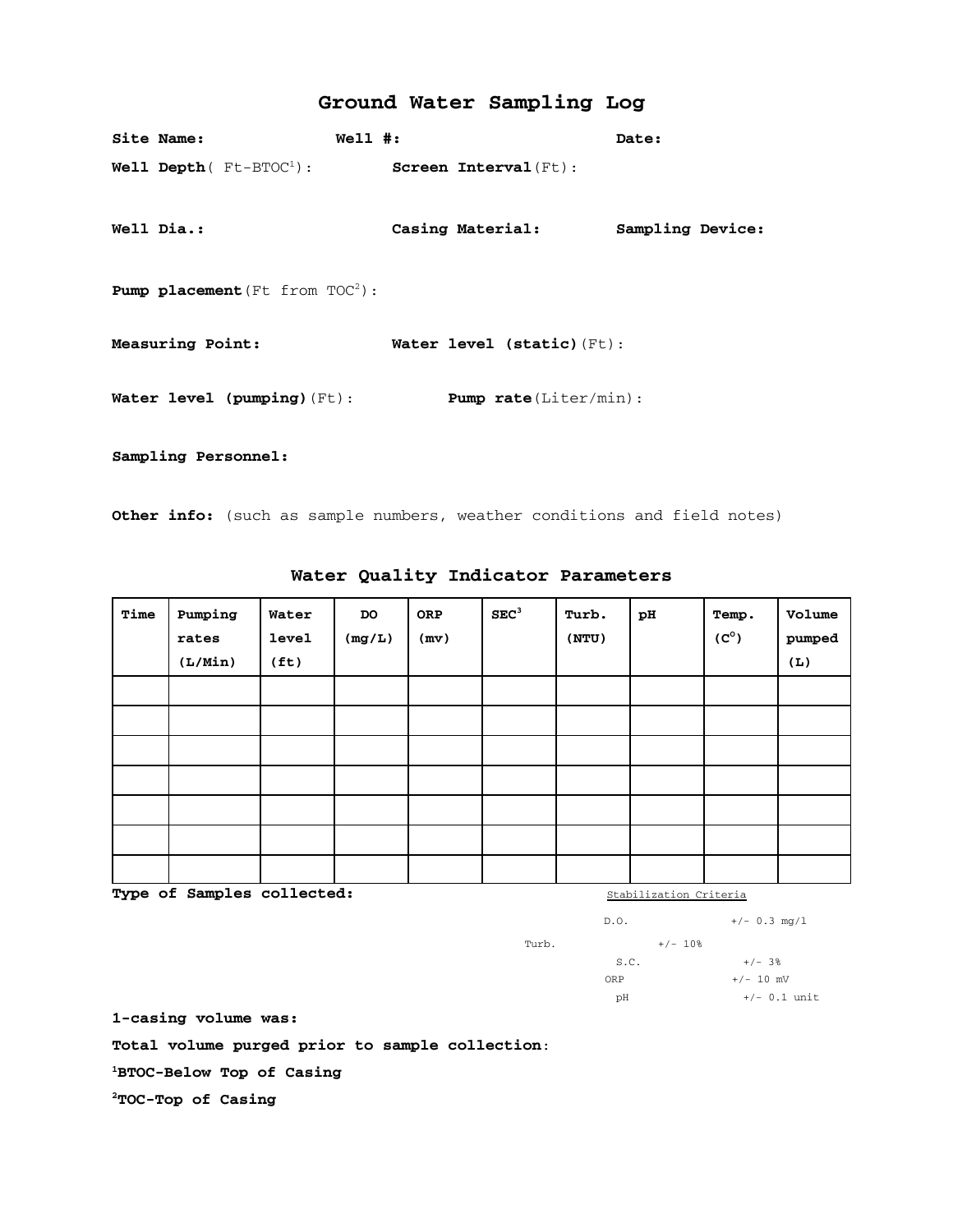**3Specific Electrical Conductance**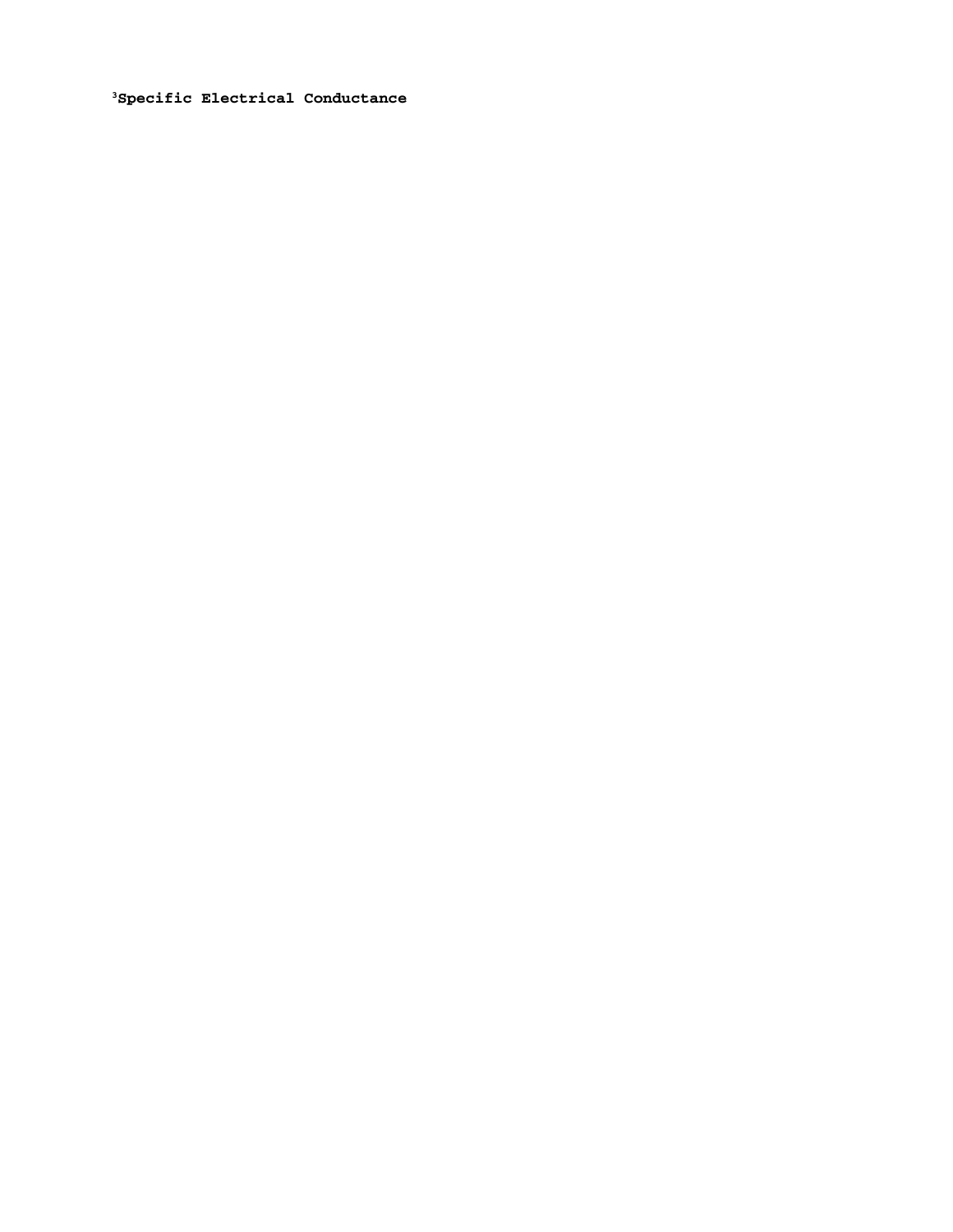## **ATTACHMENT 3**

## **EXAMPLE STANDARD OPERATING PROCEDURE:**

**Standard Operating Procedure for Low-Stress (Low Flow)/Minimal Drawdown Ground-Water Sample Collection**